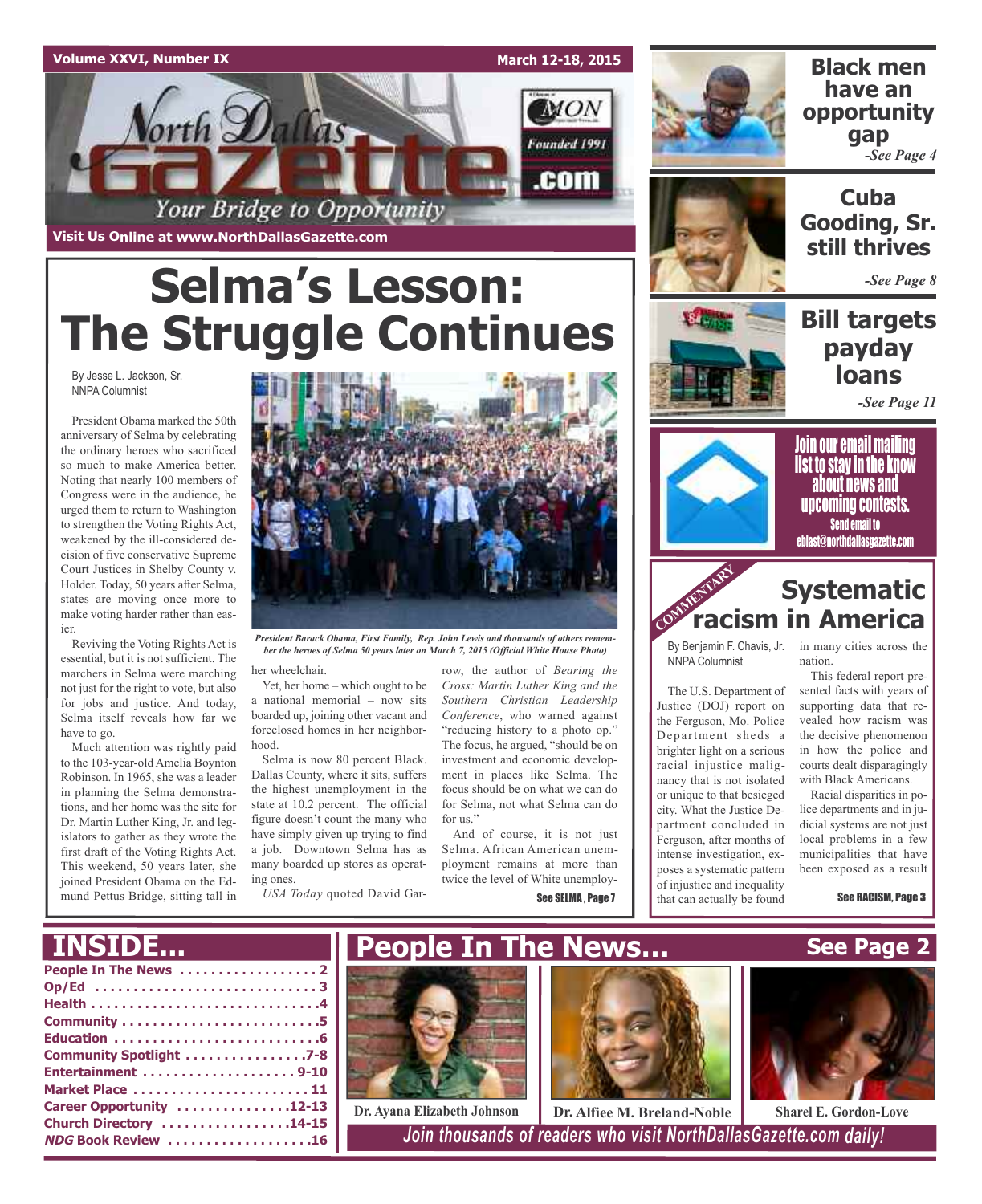### **Dr. Ayana Elizabeth Johnson**

*(Editor's Note: March is National Women's History Month, throughout the month in our People in the News section, we are spotlighting Women Making History.)*

Dr. Ayana Elizabeth Johnson is a marine biologist and the Executive Director of the Waitt Institute. Johnson travels the world to collect, create, and amplify the best ideas in ocean conservation.

Her work is in ensuring healthy ecosystems and sus-

Dr. Alfiee M. Breland-Noble is Director of The AAKOMA (African American Knowledge Optimized for Mindfully-Healthy Adolescents) Project and Associate Professor of Psychiatry at the Georgetown University Medical Center. She is an adolescent and child psychologist and researcher in academic medicine with a strong 10+ year track record of external and fed-

**Noble**



tainable seafood for the approximately one billion people who depend on the ocean for the their nutrition, livelihoods, and cultures.

Johnson leads the Blue Halo Initiative, through which the Waitt Institute

#### has partnered with the Caribbean governments and communities of Barbuda, Montserrat and Curaçao to support the envisioning, design, and realization of sustainable ocean management for each island.

Johnson developed the Institute's model for this comprehensive, sciencebased, community-driven approach, and plans are in place to replicate similar comprehensive ocean management initiatives around the Caribbean and the world.

"We're thrilled to be building relationships that emphasize science and community priorities,"

adolescents and their families for depressive disor-

She is a recognized expert in adolescent depression and racial disparities in mental health as evidenced by her appointments to the American Psychological Association Treatment Guideline Development Panel for Depression Across the Lifespan (where she is the only child and adolescent disparities researcher) and the Patient Centered Outcomes Research Institute (PCORI), Addressing Disparities Na-

ders.

shared Dr. Johnson. "Barbuda was just the beginning of a Caribbean-wide effort to rebuild fisheries and improve coastal livelihoods."

Bonaire.

competition.

Reefs."

Her research proved that bycatch (i.e. unwanted, wasted catch) could be reduced by 80 percent without reducing catch value. This discovery won her the prized Rare/National Geographic Solution Search

Her work also showed that behavioral economics principles influence stakeholders' views on resource management. Advised by Dr. Jeremy Jackson, she graduated in 2011 with a dissertation entitled "Fish, Fishing, Diving and the Management of Coral

Expansively multi-disciplinarily in her approach, Johnson draws from sociology, economics, marketing, and psychology in addition to ecology.

She holds a marine biology Ph.D. from Scripps Institution of Oceanography, where she grappled holistically with sustainably managing coral reefs. She conducted extensive ecological (350+ SCUBA dives) and socioeconomic (400+ stakeholder interviews) fieldwork on Curaçao and

tional Advisory Panel (which she was elected to from over 1,200 applicants nationwide).

In October 2014, she was recognized as (likely) the first psychologist to receive the Jeanne Spurlock Lecture and Award for Culture and Diversity from the American Academy of Child and Adolescent Psychiatry (AACAP).

This award recognizes stellar achievements by senior scholars invested in the mental health of racially diverse youth and families and persons with a commitment to recruiting racially diverse persons into the field of child and adolescent psychiatry.

Johnson is a native of

Dr. Breland-Noble is recognized as a highly skilled clinical researcher with the unique ability to translate complex scientific concepts for lay audiences and adeptness in bridging the "towngown" divide in the clinical research arena.

Her research and clinical expertise include: reducing mental health disparities for African American and diverse adolescents; depression treatment engagement

Brooklyn, NY. She is the daughter of a retired teacher/current farmer and a retired architect/current potter.

She was co-chair emeritus of the Artisanal Fisheries Research Network at Scripps, is a member of the Summit Series community, sings jazz, and instigates dance parties.

Johnson is just as often interviewing fishermen, as she is SCUBA diving, meeting with diplomats, or blogging for National Geographic.

Follow her on Twitter (@ayanaeliza), and learn more on her website: http://ayanaelizabeth.com.

in diverse adolescents; expert clinical care for depressed and anxious African American youth and young adults, mental health stigma reduction in diverse populations, health equity in community based suicide prevention and Community Based Participatory Research (CBPR) with a specific focus on Faith Based Mental Health Promotion.

Dr. Breland-Noble is a Woman making history by addressing the often overlooked challenges of mental health in the African American teen community.

## eral research funding.

**Dr. Alfiee M. Breland-**

**Sharel E. Gordon-Love**

Born and raised in Plainfield, New Jersey, Sharel E. Gordon-Love started writing at the age of six, winning immediate recognition for her essays and short stories. Her first nonfiction work, "Is There Hope for the Black Male?" was published by Black Child Magazine in 1994.

Certified in Microcomputer Technology and Business Administration, Sharel graduated from Berkeley College of Business in 1993 and continued her administrative studies at Kaplan University until 2014.

Sharel's short story, "I'll Always Be Just a Thought Away," can be found in an anthology compiled by Sachel titled "The HEART



of OUR COMMUNITY," in 2006. Her first novel, When He Calls, was released in 2002, followed by The Putting Away in 2011, for which Sharel was nominated for Breakout Author of the Year 2011 by the African American Literary Awards Show for her title, "The Putting Away" and nominated in the category of Christian Fiction in 2014 for her title, "Change Me For My Season," the third novel in the "Seasons of Life" series.

Currently Sharel is writing three releases for 2015: An ebook series, "Saved to Serve," the first book in the series is titled, "Messy." Additionally, she is writing a full-length novel titled, "The Dry Place," and a nonfiction work titled "Limitless Through My Limitedness," a personal testimony of the challenges she has faced over the last 7 years with her health.

A supporter of fellow authors, Sharel has been an interviewer of literary works for APOOO (A Place of Our Own) Book Club since 2005 until early 2014, and continues to review for authors upon request. Sharel has also worn the

hat of "radio host" with her own broadcast, "Inspired Moments with Sharel," at World Harvest Radio located in Plainfield, New Jersey, using the platform to introduce new authors, singers, poets and others who work to bring about change.

She also raised awareness for social and critical health issues on each broadcast. She plans to return to radio as a host for World Harvest Radio's "Author's Corner" in 2015.

A two-time cancer survivor and inspirational speaker, Sharel is a licensed evangelist in the Church of God in Christ, and along with her family, attend New Reid Temple C.O.G.I.C. in East Orange, New Jersey.



*For the 411 in the community, go to www.northdallasgazette.com*

*2 | March 12-18, 2015 | North Dallas Gazette*

The AAKOMA Project

and Lab utilizes evidencebased, culturally relevant behavioral interventions to improve psychological/psychiatric treatment engagement by African American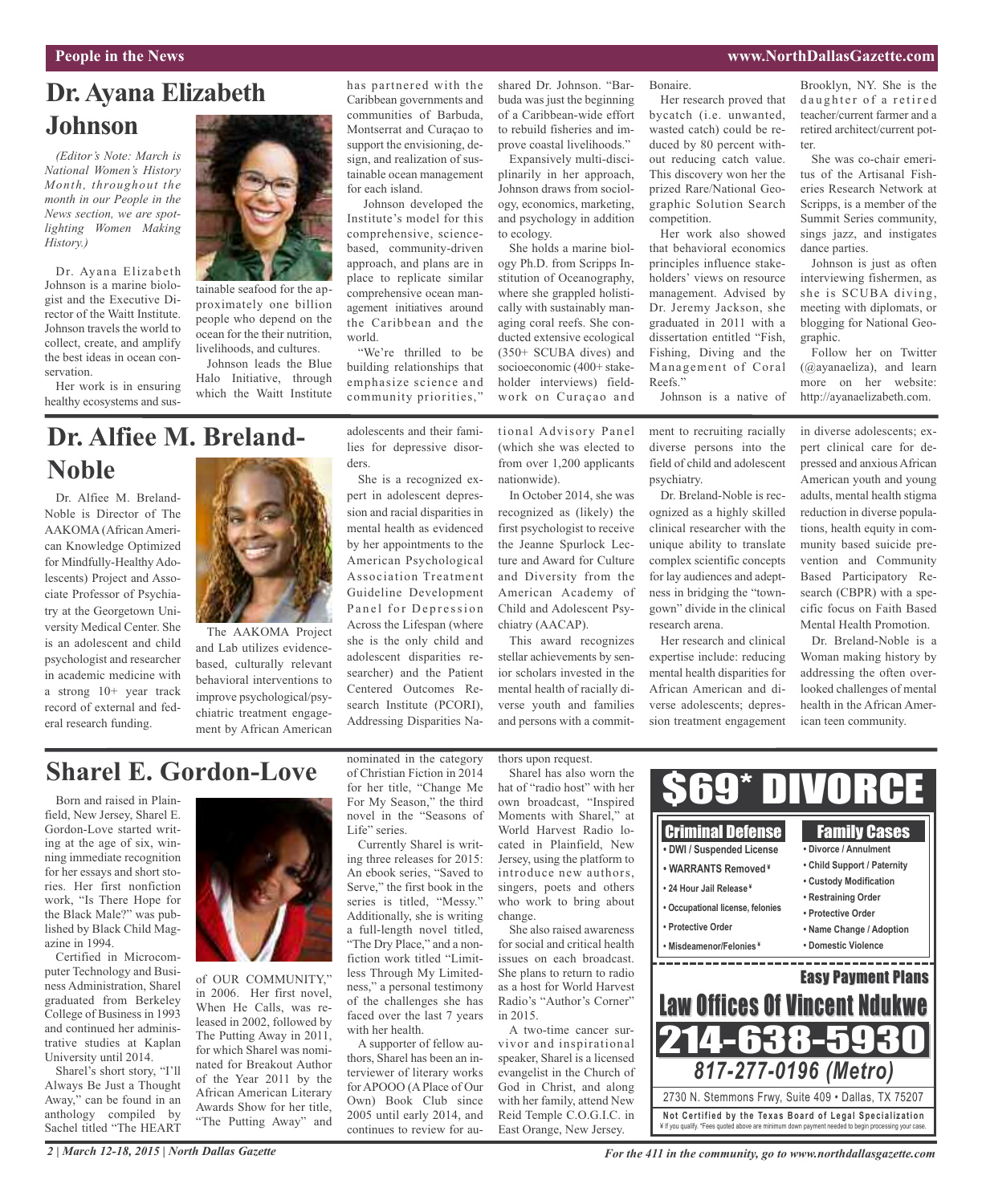#### **www.NorthDallasGazette.com Op-Ed**



*unsolicited material and reserves the right to edit and make appropriate revisions.*

### *"Do what you say you are going to do ... when you say you are going to do it."*

**Publisher's Office:** publisher@northdallasgazette.com

**Sales Department:** marketing@northdallasgazette.com

#### **Editorial Department:**

editor@northdallasgazette.com

### **Online:**

www.NorthDallasGazette.com www.twitter.com/NDGEditor www.facebook.com/NorthDallasGazette www.pinterest.com/NDallasGazette

### STAFF

**Chairman Emeritus** *Jim Bochum 1933 – 2009*

**Published By** *Minority Opportunity News, Inc.*

> **Web Master** *Todd Jones*

**Special Projects Manager** *Edward Dewayne "Preacher Boy" Gibson, Jr. James C. Allen*

**Community Marketing** *Nina Garcia*

**Religious/ Marketing Editor** *Shirley Demus Tarpley*

#### **Advisory Board:**

*John Dudley Myrtle Hightower Fred Moses Annie Dickson Cecil Starks Willie Wattley Coty Rodriguez-Anderson B. J. Williams Denise Upchurch Barbara Simpkins, ADVISORY BOARD SECRETARY*

*Ruth Ferguson Nicole Scott* **Production** *David Wilfong*

### **Committees:**

*Public Relations Planning and Implementation* Cecil Starks, CHAIRPERSON

John Dudley, CHAIRPERSON

*Quality Assurance* Myrtle Hightower, CHAIRPERSON

*The North Dallas Gazette, formerly Minority Opportunity News, was founded in July 1991, by Mr.Jim Bochum and Mr.Thurman R. Jones. North Dallas Gazette is a wholly owned subsidairy of Minority Opportunity News, Inc.*

## **Blacks' threat from whites wearing badges**

By Lee A. Daniels NNPA Columnist

Is Raymond Wilford, a 26-year-old Black Seattle resident, not dead or seriously injured only because the White mall security officer who maced and then arrested him didn't have a gun?

I'll come to the deeply suspicious police killings of Michael Brown, in Ferguson, Missouri; of Eric Garner, in New York City; and of Ezell Ford, in Los Angeles momentarily. But it's first worth considering what happened to Raymond Wilford on Saturday, August 9 as he walked to meet a friend at Seattle's Westlake Mall.

His story reinforces what

## RACISM, continued from Page 1

ties.

rance.

of a pattern of racial discrimination. This is a national problem that has persisted for decades in the United States. The absence of a cumulative national database on racially motivated police brutality and on judicial racial inequity is a contributing factor to this disgusting yet persistent societal contradiction.

The Justice Department report concluded, "These disparities occur, at least in part, because Ferguson law enforcement practices are directly shaped and perpetuated by racial bias."

The good news is that in the aftermath of the details made public by the Justice Department provides a second opportunity for a more thorough national investigation. Racial justice activists and organizations should demand that the federal government perform a national investigation and audit of all major police departments and judicial systems concerning racial profiling, discrimination, abuse, police violence, prosecutorial misconduct and other forms of injustice based on race.

Of course, most of us already know what the outcome of such a new na-

those three deadly incidents have dramatically illustrated: the potential threat from White men wearing badges of some sort of "authority" Black Americans – especially Black American males – face every day.

According to news reports, which include a video of the incident posted online, as Wilford approached the area of the mall where a peaceful pro-Palestinian rally was underway, he was suddenly accosted by a White man who was shirtless, and, witnesses later said, had been harassing the demonstrators with racist slurs. Much of the brief confrontation between Wilford and the man was captured in pictures and a video taken by a photographer

tional study would surely reveal. Black Americans and other people of color in the United States continued to endure long-term patterns of racial injustice not just in the so-called "criminal justice system," but also in systems of health care, employment, housing, education, finance, and in exposures to multiple environmental hazards and toxici-

Systematic racism in America has not and does not occur my osmosis. It is intentional and deliberate. It is the result of the "power" of imposed and unabridged institutionalized racial bias, discrimination, bigotry, hatred, stereotyping and igno-

Another important and remarkable "revelation" of the DOJ report on Ferguson was the economic greed of that form of systematic racism. The report stated, "Ferguson's law enforcement practices are shaped by the City's focus on revenue rather than by public safety needs. This emphasis on revenue has compromised the institutional character of Ferguson's police department, contributing to a pattern of unconstitutional policing, and has also

who had been covering the demonstration.

Wilford, taken aback, raised his fists as if prepared to defend himself against the man whom he said was saying "a bunch of racial stuff" to him and had also raised his hands as if to fight. But neither man threw any punches.

That's when the White mall security guard appeared and, according to Wilford and several witnesses, completely ignored the shirtless White man who was yelling and actually walking toward him, raised the can of pepper spray to Wilford's face and sprayed him. In the video, witnesses can be heard yelling to the security cop, "You maced the wrong guy!"

shaped its municipal court, leading to procedures that raise due process concerns and inflict unnecessary harm on members of the Ferguson community."

The "harm" to the Ferguson community was and continues to be overwhelmingly targeted on Black Americans. Millions of dollars have been unjustly taken from the Black community in Ferguson and surrounding areas of St. Louis County as a direct result of the "unconstitutional" and illegal acts of police and court officials. Will the victims of the racism in Ferguson who have been financially fleeced and extorted by the law enforcement system be repaid or compensated?

The family of young unarmed Michael Brown who was unjustly killed by Ferguson Police Officer Darren Wilson is going forward with a massive civil suit against Wilson, the police and the court system in Ferguson. The DOJ report should be used as conclusive evidence of the pattern and system of racial wrong doing in Ferguson.

U.S. Attorney General Eric Holder did the right thing by ordering the DOJ investigation. Holder kept

The video also shows the security guard grabbing Wilford, now disabled by the pepper spray, by the arm and pulling him into the mall, the both of them followed by witnesses shouting that Wilford had done nothing wrong. A Seattle police officer, who had arrived late to the confrontation, told the witnesses not to interfere. Meanwhile, the White shirtless man, who has not been identified, just walked away.

Wilford told the Seattle Times that in the mall, he was given baby shampoo to wash his face, then after 25 minutes released at the order of a Seattle police officer. Wilford, a father of

#### See BADGES Page 5

his public promise to stand by the people of Ferguson. In fact to the credit of his outstanding leadership at the DOJ, there have been more that 20 DOJ civil rights investigations into various other police departments in the U.S. during General. Holder reaffirmed, "I again commit to the people of Ferguson that we will continue to stand with you and to work with you to ensure that the necessary re-

racial justice continues in Ferguson and across the nation. The antidote to systematic racism in America is to support and empower Black Americans and other people of color in the transformation of the system of injustice in the U.S. into a fair and unbiased system of justice and equality for all people.

*Benjamin F. Chavis, Jr. is the President and CEO of the National Newspaper Publishers Association (NNPA) and can be reached for national advertisement sales and partnership proposals at: dr.bchavis@nnpa.org; and for lectures and other professional consultations at: http://drbenjaminfchavisjr.wix.com/drbfc*



**VP of Digital Marketing and Entertainment** *Jessica Brewer*

**Contributing Writers** *Jackie Hardy Ivy N. McQuain Terri Schlichenmeyer Nicole Scott Tamarind Phinisee*

### **Editorial Writers** *Ivy N. McQuain*

### **Advisory Board**

*Business Growth Referral*

*Program Policy Development* Annie Dickson, CHAIRPER

Coty Rodriguez

Holder's tenure as Attorney forms are implemented." Thus, the struggle for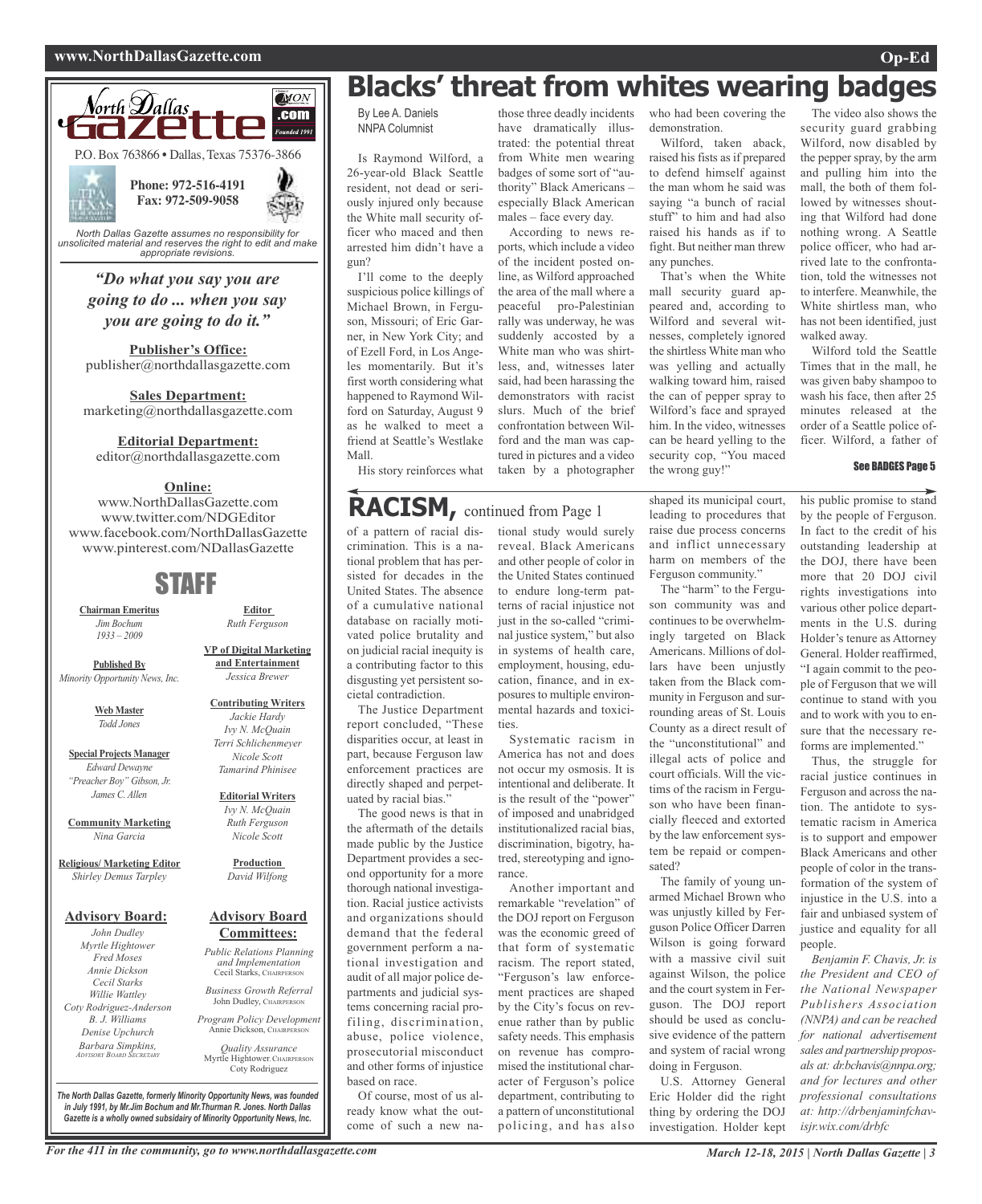# **Stress may undermine heart benefits of exercise**

(HealthDay News) -- Teens who have trouble coping with stress may face an increased risk for future heart trouble that even exercise can't erase, a new study suggests.

"It looks like the inability to cope well with stress contributes to the risk of heart disease," said lead researcher Scott Montgomery, a professor of epidemiology at Orebro University in Sweden.

Montgomery said what he found "striking" was that physical fitness did not protect teens with poor stresscoping skills from developing heart disease later in life.

"Exercise is important," Montgomery said. "But maybe we have to think

about exercise and physical but you are more likely to stress resilience and somefitness in the context of coping with stress, particularly with people who have had a heart attack."

For these people, both exercise and developing strategies to reduce stress might be needed to prevent more heart problems, Montgomery said.

But one expert noted that the study only involved males and only measured stress-coping skills once.

For those teens in the study who struggled with stress, also known as low stress resilience, the risk for heart disease increased by 54 percent and the risk of dying from heart disease increased 110 percent.

"Not only are you more likely to have a heart attack,

have a severe heart attack," Montgomery said.

He noted that low stress resilience isn't something one is born with. "Experiments in animals suggest that exposures to stress very early in life influence our ability to cope with stress. If we have a lot of very early stress, we are less able to cope with it later on," Montgomery explained.

For people with low stress resilience, even minor events can be extremely stressful, and the effects will last longer than among people better able to cope, Montgomery said.

"We know from other studies that very stressful events can cause heart attacks. If you have a low

thing more serious happens, it can have injurious consequences to the heart," he said.

The report was published online March 4 in the journal Heart.

For the study, Montgomery and colleagues collected data on almost 238,000 men born between 1952 and 1956 who were included in the Swedish Military Conscription Register.

At the time, military service was compulsory for all men aged 18 and 19. Men underwent an examination that included medical, psychiatric and physical measures. Stress resilience was measured as part of the exam.

Between 1987 and 2010, more than 10,500 of the men developed heart disease. The researchers found that low stress resilience was tied to a higher risk of heart disease. This association remained even after taking into account physical fitness and other risk factors for heart disease, although the study did not prove a cause-and-effect link.

Simon Rego, director of psychology training at Montefiore Medical Center/Albert Einstein College of Medicine in New York City, said that there are several limitations to the study.

First, it included only Swedish men, which limits the "generalizability" of the results, he said. "Second, stress resilience was only

measured once and stressful exposures were not actually examined at all," Rego said.

Researchers, clinicians and health care professionals should continue to promote physical activity as a way to help prevent both physical and mental ills, he said.

But it may also help if stress-management skills were taught to teens along with promoting exercise, Rego added.

*SOURCES: Scott Montgomery, Ph.D., professor, epidemiology, Orebro University, Sweden; Simon Rego, Psy.D., director, psychology training, Montefiore Medical Center/Albert Einstein College of Medicine, New York City; March 4, 2015, Heart, online*

## **Female heart attack patients wait much longer to seek help**

Women suffering a heart attack wait much longer than men to call emergency medical services and face significantly longer delays getting to a hospital equipped to care for them, putting women at greater risk for adverse outcomes, according to research to be presented at the American College of Cardiology's 64th Annual Scientific Session in San Diego.

The study found that delays in getting hospital treatment—either because women waited longer to call for help or were not taken to the right hospital as quickly as men—were associated with a higher risk of dying. Overall, women were nearly twice as likely to die in the hospital compared with men, with inhospital deaths reported for 12 percent of women and 6 percent of men in the study.

The risk of dying remained higher in women even after adjusting for other clinical variables including age, treatments received and cardiovascular risk factors. Women were also less likely to undergo treatment to open clogged arteries compared with men



(76 versus 80.4 percent), which tend to work best within the first hour after a heart attack starts.

"Pre-hospital delays remain unacceptably long in women, and time matters," said Raffaele Bugiardini, M.D., professor of cardiology, University of Bologna, Italy, and lead author of the study, which examined records of 7,457 European patients enrolled from 2010 to 2014 in an international registry to study heart disease and treatments.

Many delays occurred because women simply waited longer than men to call emergency medical services, with women waiting an average of one hour compared to 45 minutes for

men. Even after calling for help, Bugiardini said women "seem to disappear somewhere in the health care system."

More than 70 percent of women in the study took longer than an hour to get to a hospital that could treat them, while less than 30 percent of men took that long. Overall delays—the time to call for help and then be taken to the right hospital—ranged from five minutes to three days.

Interestingly, once patients were admitted, there were no significant differences between men and women in time to treatment with a medication to breakdown blood clots, which took 26 minutes on average

for men and 28 minutes for women, or with balloon angioplasty to open clogged arteries, which took 45 minutes on average for both men and women.

Men and women who got to the hospital within 60 minutes and, therefore, received treatment relatively quickly, had similar in-hospital mortality rates. Bugiardini said the most important factor for worse outcomes for women in his study was the pre-hospital delay, and he called for broad efforts to improve recognition of heart attack symptoms, especially among women.

"Our findings should set off an alarm for women, who may not understand their personal risk of heart disease and may take more time to realize they are having a heart attack and need urgent medical help," Bugiardini said.

One challenge is that women typically don't have the "classic" signs of a heart attack. For example, instead of crushing chest pain, they may have shortness of breath, nausea or vomiting, or pain in the back, neck or jaw.

These symptoms may develop slowly over hours or days and even come and go. Women and medical personnel may also attribute symptoms to other health conditions such as indigestion, which may lead to misdiagnoses.



We Also Handle Criminal Defense & Wills and Probate

**Gina Smith & Associates** (214) 749-0040



Free Paisonal Injury **Consultation** 

4 | March 12-18, 2015 | North Dallas Gazette **State Assembly** For the 411 in the community, go to www.northdallasgazette.com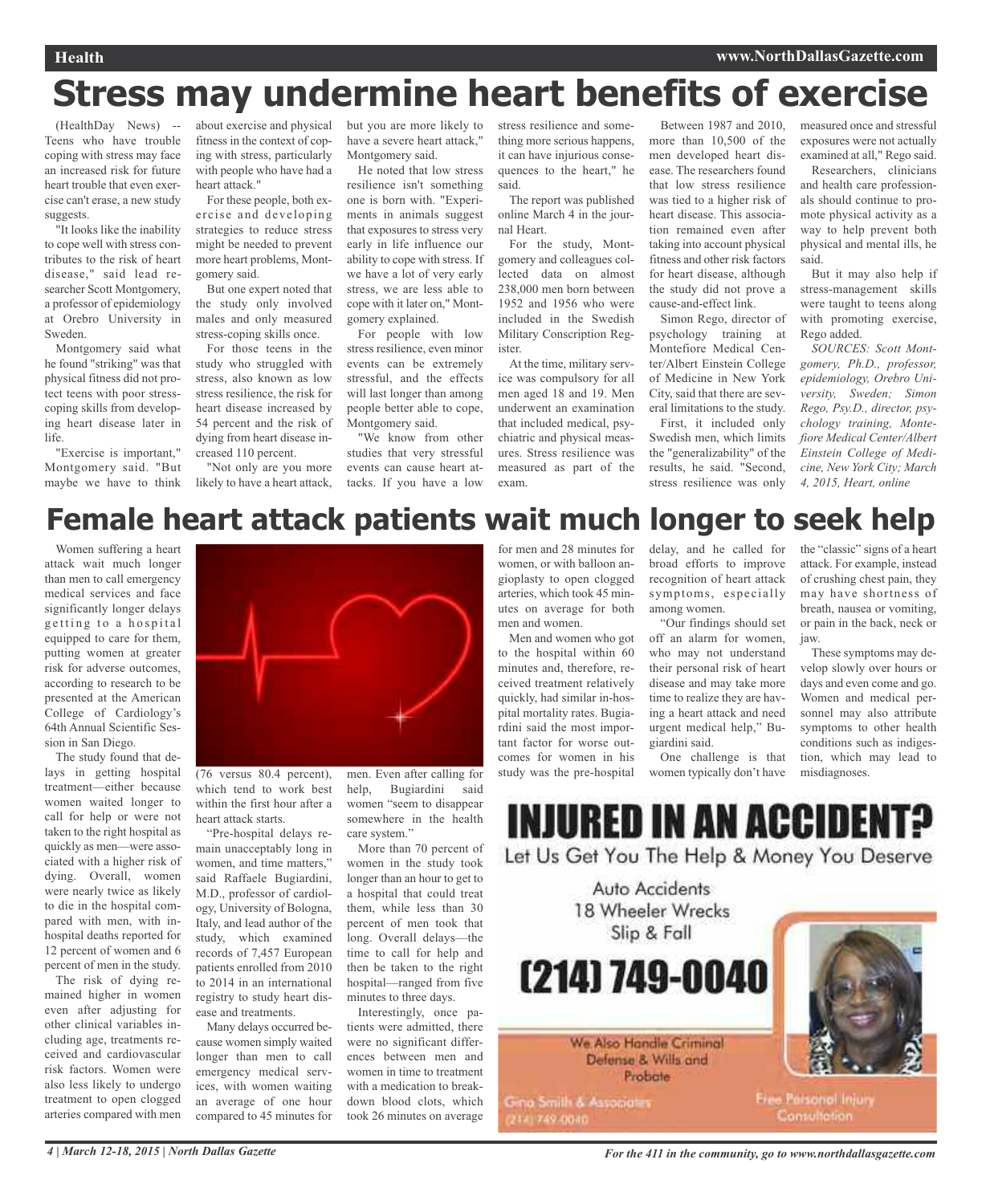### **www.NorthDallasGazette.com**

### **Tommy Davidson headlining Dallas Chapter of Links Jokes and Jazz Fundraiser**

The Dallas Chapter of The Links, Incorporated annual fundraiser will feature Comedian Tommy Davidson, well known for his exceptional range of stand-up comedy and one of the original stars of the hit television show In Living Color.

Also headlining is internationally acclaimed Jazz Flutist, Bobbi Humphrey. A Dallas native, Bobbi is known for her fusion of jazz-funk and soul, and is often called the "First Lady of the Flute" by critics and listeners alike. She has performed with many legendary greats, including Stevie Wonder, Dizzy Gillespie, Lee Morgan and Duke

Ellington.

This event benefits the STEM Academy of the Dallas Chapter of The Links, Incorporated, for girls from Dallas area schools, who are academically motivated to study and further their education in Science, Technology, Engineering and **Mathematics** 

for breakfast and an overview by agency officials on two proposed projects in District 23; the Trinity Parkway, a planned toll road that is part of the Trinity Corridor Project and the Southern Gateway Project that will add capacity and redesign sections of I-35E and U.S. Highway 67. "For the past several months there has been dis-

"It is going to be a memorable evening with two phenomenal world-class entertainers in a world class venue…it doesn't get any better.

"I am honored to serve as Chair of this years' fundraiser, especially given that it is such a worthy cause," said Effie Dennison.



### **Sen. West hosts Eggs & Issues to discuss Trinity Parkway, Southern Gateway** the community to join him

Southern Dallas County transportation projects will be the focus of the next Eggs & Issues Town Hall Meeting hosted by District 23 State Senator Royce West. The community informational meeting will be held Saturday, March 21 from 9 a.m. to 10:30 at the University of North Texas at Dallas in Room 138 of Building Two located at 7300 University Hills Blvd.



Senator West is inviting

### **BADGES,** continued from Page <sup>3</sup>

two who moved to Seattle a from New Orleans after Hurricane Katrina, said the security guard apologized to him before he was released, but that he's considering filing a complaint.

For Raymond Wilford the White man with a badge of "authority" he encountered was armed – with a racist imagination, but, fortunately, also only with a can of pepper spray. So, the security guard's completely mis-perceiving a potentially serious situation did not have serious consequences.

That assessment is not meant to diminish the personal anger and humiliation of these kind of encounters we know Blacks and other people of color constantly endure from "Whites with badges" in department and other kinds of stores, airports, schools and college campuses, and so on. It is to underscore the validity of a series of questions:

For example, if that Seattle mall security guard had had a gun, would Raymond Wilford's name now be on the long list of unarmed Black men, women and children killed by "Whites with badges" in questionable circumstances? Broadening the focus of our questioning, does the desire to "control" Black people – or the fear of black people – that drove the security guard to such rash and wrong action also infect some number of police officers in localities all across America? Is that, at bottom, why Michael Brown, and Eric Garner, and Ezell Ford were killed?

After all, neither Michael Brown nor Ezell Ford was engaged in any wrongdoing when stopped by the police; and neither of them had any history of being a "troublemaker." Neither did Eric Garner, whom police officials said was known to sell loose cigarettes on the

cussion back and forth on the merits of local transportation projects, namely the Trinity Parkway and the Southern Gateway projects. I invite the public to share its opinions, be they in support or opposition to these particular projects," said Senator Royce West. "It is one thing to object to a proposed project, but there is no denying that congestion is a daily fact of life for

streets of his neighborhood – a minor violation of the state penal code.

So, how is it that in all three of these instances, this one Black teenager and these two Black men ended up being killed by White police officers?

I suspect we already know the answer to that question in both these three specific circumstances and

those who travel on I-30/the Mixmaster and on either I-35E/R. L. Thornton Freeway or U.S. Highway 67, particularly during morning and evening peak traffic periods."

Senator West adds that the planning and study phases for these highway projects are part of the public record dating back at least 10 to 15 years. Since that time, problems with

in the longer trail of innocent Black people being killed by White police officers. I think I see both those elements of White racism – fear and the desire to control – on tragic display in the video of Raymond Wilford's unjustified arrest, which he survived, and in the video of Eric Garner's unjustified arrest, which he did not.

congestion have worsened drastically according to regional transportation officials.

Complimentary breakfast will be served while it lasts. Free parking is available in spaces not attached to a meter. If you would like to attend the Eggs & Issues breakfast, please RSVP by March 16, 2015 to Tamara Hobbs at tamara.hobbs@senate.state.tx.us or call 214- 467-0123.

*time journalist based in New York City. His essay, "Martin Luther King, Jr.: The Great Provocateur," appears in Africa's Peacemakers: Nobel Peace Laureates of African Descent (2014), published by Zed Books. His new collection of columns, Race Forward: Facing America's Racial Divide in 2014, is available at www.amazon.com.*

*Lee A. Daniels is a long-*

*Rep. John Lewis as a much younger man marching in Selma, where protesters met up with violence from white police officers. Fify years later, it's still a problem. (Courtesy photo)*

## The good health address: CHIPmedicaid.org

If you want good health care for your kids, turn to CHIP/Children's Medicaid. Your children will be covered for dental, glasses, prescriptions, and doctor visits.

\$50 or less covers all of your children for one year. To see if you qualify, visit CHIP medicaid.org. It's the good health address for your family.

> Apply online or call anytime. CHIPmedicaid.org @2-1-1



### **Community News**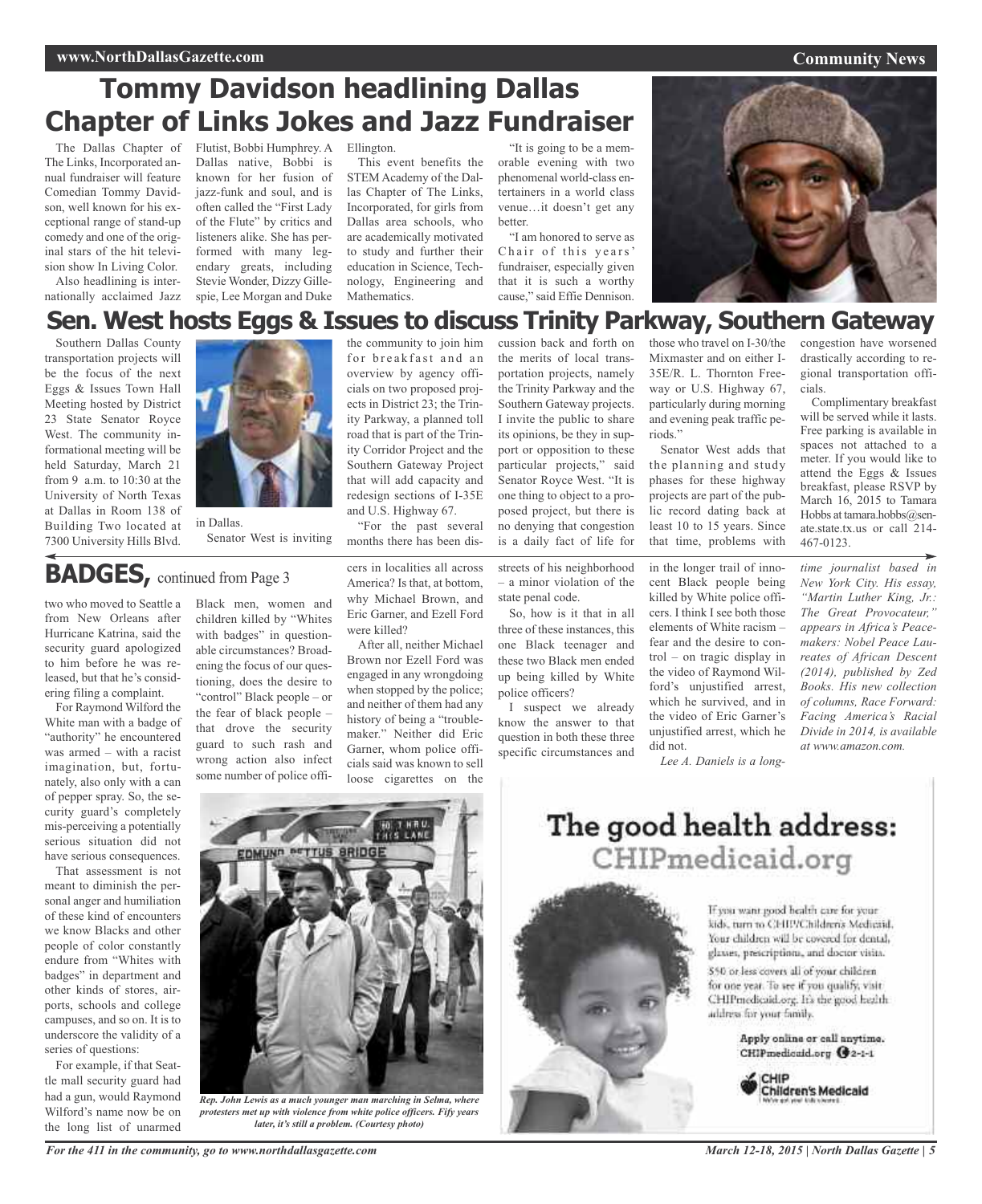## **Summer term registration opens at Collin College in Plano**

Collin College offers schedule flexibility in its summer term, with multiple sessions made to fit every student's schedule. Registration begins in March and early registration payment for all sessions is Wednesday, May 13.

The available summer term sessions are:

• 3-Week May: An intensive Monday-Friday session from Monday, May 18 – Tuesday, June 2.

• 5-Week June: Monday, June 8 – Thursday, July 9.

• 5-Week July: Monday, July 13 – Tuesday, Aug. 11.

• 10-Week Summer: Monday, June 8 – Tuesday, Aug. 11.

The summer e-schedule is now available at

http://www.collin.edu/academics/class\_schedule.html. Priority online registration for current or returning Collin College students is available Monday-Wednesday, March 9-11 and is based on hours earned at Collin College. Students with 50+ hours can register beginning Monday, March 9; 30+ hours, Tuesday, March 10; and 1+ hours, Wednesday, March 11. Registration opens for all on Thursday, March 12.

Payment for all summer courses selected during early registration is due by 8 p.m., Friday, May 13, regardless of start date or duration.

Full payment, approved financial aid or third-party funding must be in place by that date for all courses selected between March 9 – May 13.

Same-day payment is required for all classes selected during regular registration: Friday, May 15 – Sunday, June 7. Students registering on or after Monday, June 8 will be subject to late fees. Unfunded courses may be dropped for non-payment.

For more information on admissions and registration, contact admissions@collin.edu . Financial aid is available from financialaid@collin.edu. Payment information should be directed to cashier@collin.edu.

# **Our failure to measure up**

By Marian Wright Edelman NNPA Columnist

*Too much and for too long, we seem to have surrendered personal excellence and community values in the mere accumulation of material things. Our Gross National Product, now is over \$800 billion dollars a year. If we judge the United States of America by that, Gross National Product counts air pollution and cigarette advertising, and ambulances to clear our highways of carnage…*

*Yet the Gross National Product does not allow for the health of our children, the quality of their education, or the joy of their play. It does not include the beauty of our poetry or the strength of our marriages, the intelligence of our public debate or the integrity of our public officials. It measures neither our wit nor our courage, neither our wisdom nor our learning, neither our compassion nor our devotion to our country, it measures everything in short, except that which makes life worthwhile. And it can tell us everything about America except why we are proud that we are Americans.*

*–Senator Robert F. Kennedy*

What do we stand for as a nation and who do we wish to be? In a 1968 speech at the University of Kansas, Senator Robert Kennedy correctly worried too many used our nation's wealth as

the standard of greatness rather than the human values that should matter most.

Our Gross Domestic Product – now \$17.7 trillion – includes many things for us not to be proud of. So we should ask ourselves how well America is doing on the things that should matter most – the well-being of our children and families and the quality of justice and life in our communities and nation?

Among high-income countries, the United States ranks first in Gross Domestic Product and first in the number of billionaires, and second worst in child poverty rates – ahead only of Romania whose economy is 99 percent smaller than ours. It is a national disgrace that children are the poorest group of Americans with 14.7 million living in poverty.

We are first in military spending — \$11.1 billion a week — and first in military weapons exports.

We are first in the number of people incarcerated and worst in protecting our children against gun violence. A Black boy born in 2001 has a one in three chance of going to prison in his lifetime and a Latino boy a one in six chance of the same fate. Children and teens in America were 17 times more likely to be killed by gun violence than those in 25 other high-income countries combined.

We are 30th in preschool enrollment rates and 17th in reading, 23rd in science,

and 31st in math scores for our 15-year-olds. Nearly 60 percent of all fourth and eighth grade public school students in the U.S. and more than 80 percent of Black and almost 75 percent of Latino children in those same grades could not read or compute at grade level in 2013.

We rank first in health expenditures but 25th in low birth weight rates, 26th in child immunization rates, 31st in infant mortality rates, and second worst in teenage births – just ahead of Bulgaria.

If we compare Black child well-being in America to child well-being in other nations, the U.S. Black infant mortality rate exceeds that in 65 nations, including Cuba, Malaysia, and Ukraine. Our incidence of low-birth weight Black infants is higher than in 127 other nations, including Cambodia, the Congo, and Guatemala.

The United Nations Convention on the Rights of the Child spells out the basic rights children should have everywhere and is the most widely and rapidly ratified international human rights treaty in history. The United States stands only with new U.N. member state South Sudan as the two countries that have not ratified it – and South Sudan has started working towards ratification.

The United States stands alone, despite recent progress, in still permitting life-without-parole sentences for juvenile offenders who were under 18 at the time of the offense. The U.S. Supreme Court has banned capital punishment for crimes committed by juveniles but America remains one of 58 nations that continues to use capital punishment for adults. In 2013 the U.S. had the sixth highest number of executions — after China, Iran, Iraq, Saudi Arabia, and North Korea.

If America wants to be a truly great nation on the world stage, it's time to redefine the measures of our success. The litmus test I propose is that of the great German Protestant theologian Dietrich Bonhoeffer executed for opposing Hitler's holocaust, who said "the test of the morality of a society is what it does for its children." The great South African president Nelson Mandela agreed with him and believed "there can be no keener revelation of a society's soul than the way in which it treats its children." On the Bonhoeffer-Mandela measure of success, we must do much, much better.

*Marian Wright Edelman is president of the Children's Defense Fund whose Leave No Child Behind® mission is to ensure every child a Healthy Start, a Head Start, a Fair Start, a Safe Start and a Moral Start in life and successful passage to adulthood with the help of caring families and communities. For more information go to www.childrensdefense.org*

## **EMT training now available at Richland Community College**

DALLAS – Richland College is launching a new Emergency Medical Technician (EMT) program, expanding the college's health profession programs.

The first EMT session begins April 14, and each session will last three months. The sessions will be offered twice per semester.

Students who complete the EMT program may immediately start their career, or they may use it as a pathway to earning their state EMT certificate that will allow them to use their certification anywhere in the United States, pursue a paramedic certificate or even earning a firefighter diploma.



"EMTs are the first responders in any emergency," said Lisa Smithart, Richland College's medical programs coordinator. "They see interesting situations and assist firefighters, paramedics and even physicians when needed."

Interested students must be 18 years of age and be current with their immunizations, valid CPR card and health insurance. Students must also possess a high school diploma or GED and be eligible to work in the U.S.

For more information on Richland College's EMT program, visit www.richlandcollege.edu/ hp.

### **WANTED OLD JAPANESE MOTORCYCLES**

KAWASAKI-- Z1-900(1972-75), KZ900, KZ1000(1976-1982), Z1R, KZ1000MK2(1979,80), W1-650, H1-500(1969-72), H2-750(1972-1975), S1-250, S2-350, S3-400, KH250, KH400, SUZUKI--GS400, GT380, HONDA--CB750K(1969-1976), CBX1000(1979,80)



**1-310-721-0726**  usa@classicrunners.com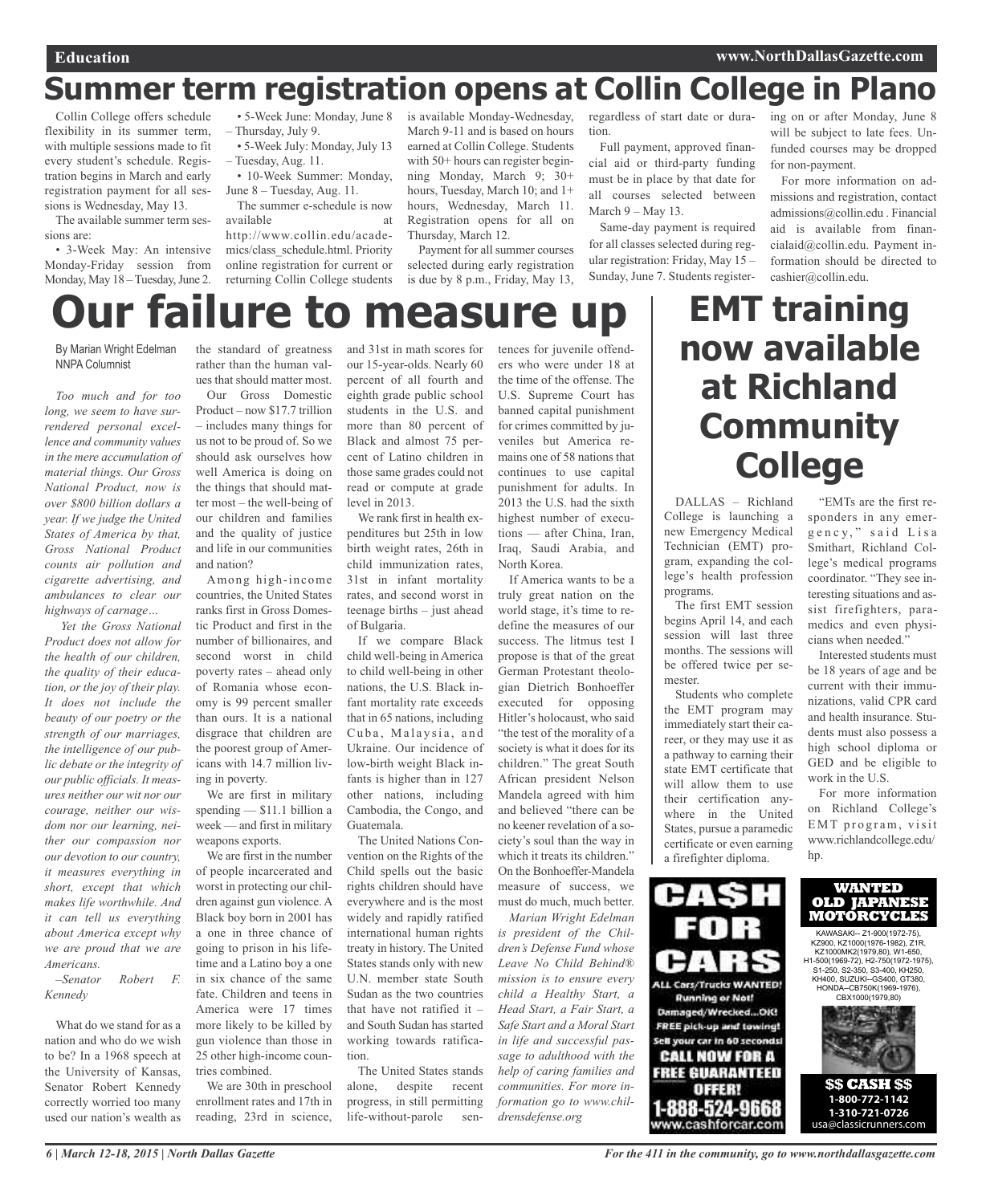### **Carrollton and Irving select Hayden to serve on DART Board**

Former City of Carrollton councilmember Timothy A. Hayden has been appointed to the Dallas Area Rapid Transit (DART) board of directors to represent both Carrollton and the City of Irving.

Hayden, who served on the Carrollton City Council from 2000 to 2009, is a safety and risk control consultant with Wortham Insurance and Risk Management.

He currently sits on the board of the Metrocrest Hospital Authority and serves as Government Affairs Chair for the Southwest Chapter of the American Society of Safety Engineers. He has served in the past on the North Central Texas Council of Govern-



*Former Carrollton City Councilman Timothy A. Hayden*

ments Regional Emergency Preparedness Planning Council, and the City of Carrollton's Board of Adjustment.

The University of Texas at Board since 2002.

Austin where he earned a Bachelor of Business Administration in Finance.

Hayden is a graduate of had served on the DART He replaces Randall Chrisman of Carrollton who

## **Garland Prepares to celebrate its history**

Celebrate Garland's rich history on Saturday, April 11, 2015 as Downtown Garland hosts the second annual Garland Heritage Celebration. The day will feature musical entertainment, a model train exhibit and fun for the entire family.

The City of Garland and The Garland Landmark Society will celebrate the completion of the exterior refurbishment of historic 1910 Pullman Coach Car #582 during a rededication ceremony. The ceremony will begin at 11 a.m. in Heritage Crossing, as part of the 2015 Garland Heritage Celebration.

The railcar, recently re-

located from behind City Hall to the new Heritage Crossing corridor, represents a unique hybrid design and is believed to be one of perhaps a dozen that remain in existence in North America today. The railcar served as a passenger coach on the main line steam trains of the Santa Fe railroad system from 1910 to about 1930, playing a vital role in troop transportation during World War I. During the 1930s and 40s, the car was transitioned to branch line service, connecting small towns in Texas, Oklahoma, and Kansas to the main lines. In 1949, the car was taken out of pas-

*Jesse L. Jackson, Sr. is founder and president of the Chicago-based Rainbow*

senger service and converted to use as living quarters for a Santa Fe employee, thereby saving it from demolition like most railcars of similar construction. In 1976, Santa Fe donated Car #582 to the City of Garland for display in Heritage Park.

The public is invited to learn more about Garland's rail heritage by attending the many themed events at this year's celebration, including a model train exhibit and special themed story times at Central Library, as well as depot and walking tours. Live music and children's

### See GARLAND, Page 8

*PUSH Coalition. You can keep up with his work at*

### SELMA, continued from Page 1

ment. Only 60 percent of all African American men have a job of any kind, with only one in five African Americans 16-19 employed. We lock up more people – mostly people of color – than any other nation in the world. The Justice Department's investigation of Ferguson, Mo. showed a destructive racial bias still stains our criminal justice system. Our schools in poor communities – ghettos, barrios and rural areas – still suffer a savage inequality in resources and capacity.

Yes, great progress has been made, and it is important to recognize and remember the courage and costs of those who sacrificed to make America better.

But the commemoration must be a call to action. We should be protesting in Selma, not celebrating. The Civil Rights struggle was in some respect a movement that had three parts. The first was ending legal segregation. The second guaranteeing the right to vote. The third, the one Dr. King

knew would be the most difficult, was to guarantee economic justice, equal opportunity and a fair start for all. As Selma shows today, and as the Fergusons across the country demonstrate, that part has yet to be achieved.

President Obama was right. It's great to see 100 legislators at the demonstration, but we need them to legislate, not demonstrate. We need them to return to Washington and raise the minimum wage. We need a jobs program for young people in urban America. We need to fulfill the easy rhetoric about education as an answer, by investing the most in those who need it the most – the sons and daughters of the poor and low wage families.

President Obama called out to the young to lead once more: "It is you, the young and fearless at heart, the most diverse and educated generation in our history, who the nation is waiting to follow." We've seen the stirrings in the Black-LivesMatter demonstrations across the country. What

Selma reminds us is that to make America better will take much more action to

VOTE

demand what could be, and much less acceptance of what is.

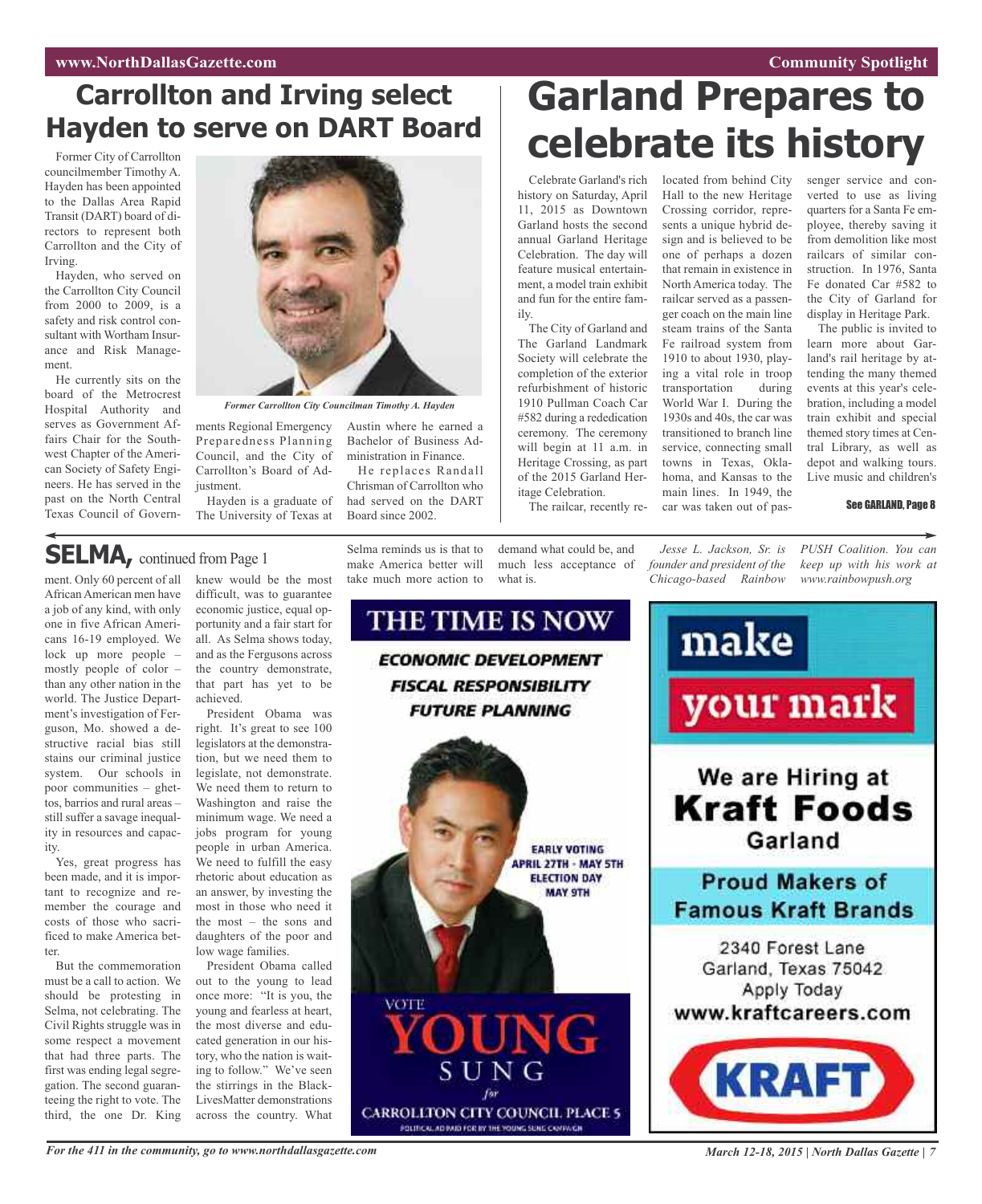# **Cuba Gooding, Sr. still enjoys a thriving career**

By Timothy Cox Special to the NNPA from the *Afro-American Newspaper*

BALTIMORE — Mention the song "Everybody Plays the Fool," and an older generation of music lovers will immediately recall that The Main Ingredient, featuring lead singer Cuba Gooding, before he added the "senior" tag to his name, recorded the oncepopular tune.

A younger generation will immediately connect Gooding's surname with his son, the actor, Cuba Gooding Jr. – famous for starring in several top films such as Boyz 'N The Hood, Jerry Maguire, Fighting Temptations, American Gangster,



Radio and now the recently released Selma.

In an interview from his home near St. Augustine, Fla., the elder Gooding reflected on his successful music career and raising two successful actor sons, including his "baby boy,"

Omar Gooding.

At 70, Cuba Gooding Sr. has no problem divulging details about the past and the development of his formidable musical career from his Harlem, N.Y. origins. He notes that his father,Dudley MacDonald Gooding, was a Barbados native with an affinity for the Marcus Garvey "Black Nationalist" movement in the early 1900s. "He told my mother that he would name his first born son Cuba – that's because he once lived in Cuba and had positive feelings about the country," said Gooding Sr.

He also revealed that his mother (Addie Alston) wanted him to become a solo singer in the mold of

Nat King Cole or Brook Benton. "She always wanted me to separate myself from that whole group thing." In fact, The Main Ingredient had already formed in Gooding's midst, as some of his boyhood friends started rehearsing in his neighborhood, but Gooding was unaware of their existence.

The original group was called The Poets and later, The Insiders. Before Gooding joined, The Main Ingredient had already recorded a marginal hit, "Spinning Around" in 1970 and scored heavily on the The Impressions'/Curtis Mayfield composition, "I'm So Proud," in '71.

The original group in-

cluded Tony "Panama" Sylvester, Luther Simmons and Donald McPherson (vocal lead of "Spinning Around" and "Black Seeds Keep on  $Group$ . McPherson died in 1970, Gooding recalls. "We were not the typical black soul group from the early 1970s. We recorded on the prestigious RCA-Victor label (now SONY) with the likes of Harry Belafonte and Charley Pride, said Gooding. But remember, we were young and still wanted to be cool and soulful like our counterparts, The O'Jays and The Delfonics and people like that," he said.

"I could never compete with the ones who sang in church, like Eddie Levert

and the guys from The O'Jays. I don't even know any spiritual songs, I grew up singing and wanting to be like Johnny Mathis and Frank Sinatra. I had to teach myself to become a group performer instead of a standup, solo artist," said Gooding. "I vividly remember standing in Times Square in New York City – never asking for money, but just singing and working on developing my craft."

He reflects on a career highlights after being recruited to join The Main Ingredient. "Heck, I was working in credit collections at Sax Fifth Avenue, and had no interest in singing on that level. The

See GOODING, Page 10

### **GARLAND**, continued from Page 7

activities are also planned. Also featured in this year's celebration will be the dedication of the new Texas Historical Marker recognizing the Travis College Hill Historic District, located on Eleventh Street between Avenues B and D. The historical marker dedication ceremony will take place at 3 p.m. April 11, and will be celebrated with a tour of homes in the neighborhood from noon to 5 p.m.

Top off the day with a free movie at the Plaza

## Theatre at 7 p.m. The

classic film, Giant, stars Rock Hudson, Elizabeth Taylor and James Dean.

"We are excited about hosting our second annual Garland Heritage Celebration and the progress that has been made over the past two years to better highlight Garland's historical assets," said Heritage Coordinator Kim Pajot.

For more information about this year's event, visit the City's event website or call 972-205-2993



*recently refurbished railcar.* Subsets a grim future for a and his col- As James describes, See MALES, Page 13 *Part of Garland's celebration will include the dedication of this*

*8 | March 12-18, 2015 | North Dallas Gazette*

### COLLEGE STATION — "The education system and the prison system are in **opportunity gap, not an achievement gap**

competition for their souls," says Texas A&M University Professor of Urban Education Marlon James about black males in America.

James is a renowned expert in urban and multicultural education and researches the development of highly successful black males, providing recommendations for concerned parents, schools and communities.

James, associate director of the Center for Urban School Partnerships, College of Education & Human Development, points to what he says are the unfair markers of success placed on youth in urban communities, especially young black men (e.g. standardized test scores), as being contributors to a societal system that dooms them to fail.

"We don't have an achievement gap," he insists. "We have an opportunity gap. We are not making equal investments in children. How do you exist in a society that is resisting your maturation?"

However, where some



**Texas A&M Professor: Black men have**

doomed generation of black men, James says he sees opportunity. He believes that educators can bring out the best in these young men by using success stories as blueprints for excellence.

He says, "I firmly believe that it is lunacy to start with the problem and say, 'Here's what black males are struggling with. Now let's devise a solution.'I believe you start with black men who have achieved excellence and then you backwards map because these young men can become excellent if we know what excellence looks like."

In a study called "Can You See Me Now," he and his peers in the field ask dozens of young black men – from all walks of life – about their thoughts on educational attainment in spite of social barriers and glass ceilings.

What James and his col-

leagues find is that the men have a far more holistic view of intellectual success that can't be measured by an aptitude test. Rather, they define genius as a synthesis of know-how – a collective wisdom of sorts. They aspire to achieve what James calls "S.P.A.R.K.": five intellectual, personal and physical qualities that demonstrate an ability to combine two contradicting values.

#### **S = Spirituality vs. Social Justice**

James notes it's not always easy to make everyday life choices while living up to religious beliefs or moral convictions – nobody is perfect. However, he says, many young black men are not only resistant to societal urges, but are actually motivated by their religious or moral beliefs to impact society for the better. As James describes,

"There is no contradiction between who they feel God tells them they are and how they ought to treat other people and how they arrange their lifework."

#### **P = Professional vs. Personal**

Similarly, young men who possess this quality show an ability to resist what James calls a sort of "relative morality": the concept that they can be a different person depending on whether they are in a personal or professional space. Rather, they are able to blend the two identities without insecurities about who they are.

"I am who I am here," James says. "I don't put on 'fronts' here. I'm the same person at home with my kids. I'm the same person in church. I'm the same person while playing basketball with my friends. I have the same value system. I am who I am."

### **A = Artistic vs.**

### **Academic**

Some young men love artistic self-expression just as much they love reading, writing and arithmetic. James points to his own 12 year-old son as an example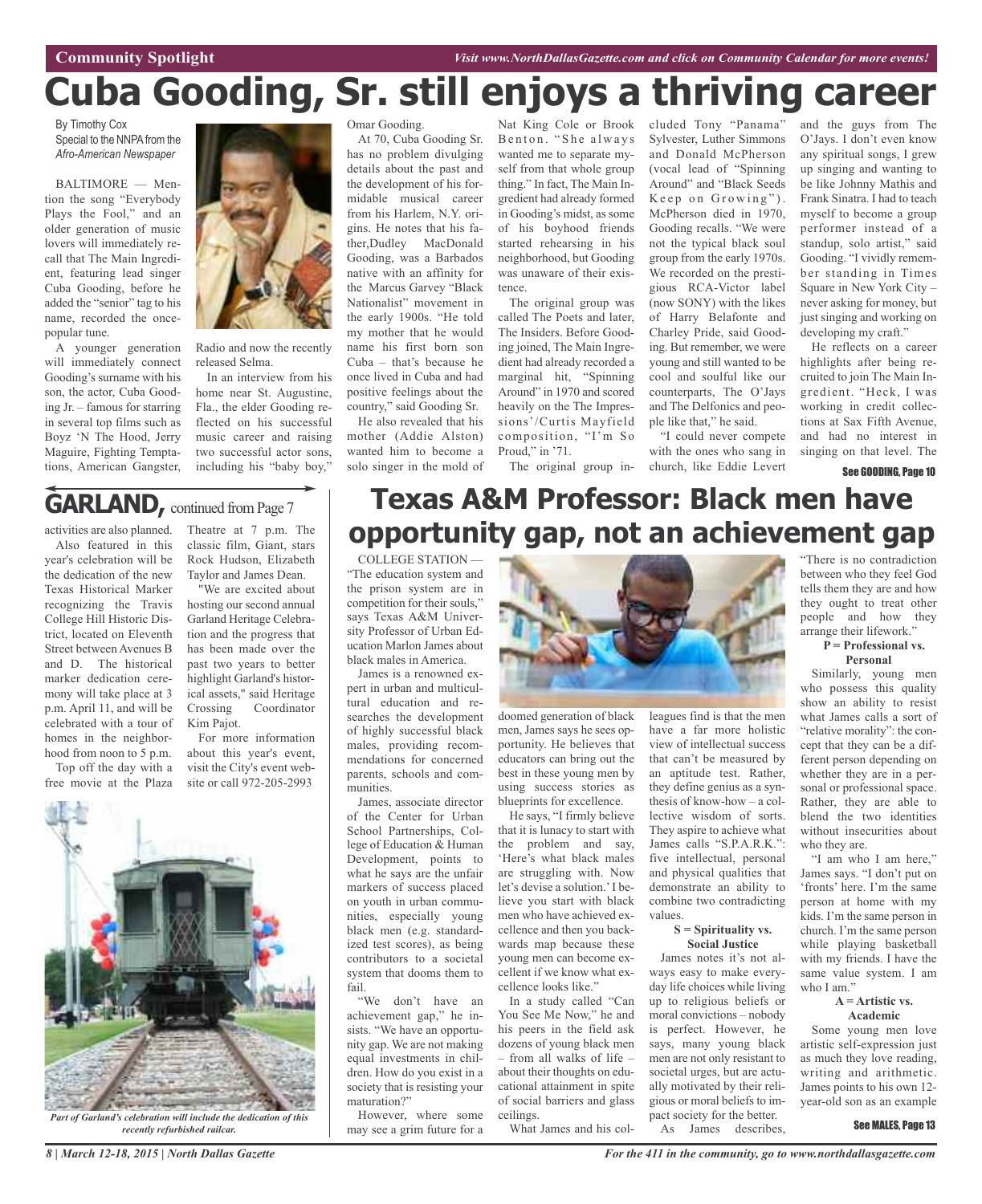## **Issa Rae, making the Black Experience relatable**

By Shantella Y. Sherman Special to the NNPA from the *Afro-American Newspaper*

The world is full of African-American girls who have little rhythm, tend to be unsure of themselves in social situations, and who consider themselves, awkward. However, unlike those who grew up in the 1980s who turned introvert and found solace in mountains of books, today's awkward Black girls need look no further than writer-actress Issa Rae, to find an ally and gain their social footing. Born in America to Senegalese parents, Rae's experiences living in Dakar, the D.C. area, and Los Angeles, helped shape her awkwardness and became



*Writer-producer Issa Rae discussed the role social media and mainstream television have in defining blackness during a recent book signing hosted by the Oracle Group and D.C. Public Library. (Photo by Shantella Y. Sherman)*

the framework for the breakout web series.

The explosive popularity of Rae's award-winning net-series, The Misadventures of Awkward Black Girl, signaled a collective embrace of weird and relatable experiences. The series, which has garnered more than 25 million views and close to 200,000 subscribers on YouTube, follows the social and racial mishaps of a 20-something office worker through a continuous set of unnerving situations. The success of the web series spawned a book by the same name, which recently became a New York Times bestseller.

"It's an honor to see that the character has resonated with people because I had no idea there were so many of us out there. It is reassuring and validating, which makes me overwhelmed

with happiness. From the first episode I began getting letters and people were identifying with it and claiming their awkwardness," Rae said.

However, the eureka moment when Rae realized the success of the show came when she ran out of money to produce Misadventures and began a Kickstarter campaign to fund it. "[My producer and I] set our goal at thirty thousand and raised almost double that. That was a testament to me that people were willing to pay to see [the show]," Rae said.

At a book talk sponsored by the Oracle Group and D.C. Public Library, Rae told the standing-room only crowd that creating the images she was not seeing on

> **KATHY BURKS THEATRE** OF PUPPETRY ARTS

> > Based on the book by Beatrix Potter

Adapted for the puppet stage by 8. Work

television was her initial aim with the web series and that social media has had a tremendous influence on getting diverse Black representation onto network television. "Social media changed the game in that you're seeing all of these tweets, you're seeing all these trending topics from Black people who are expressing what they want to see. Now people take notice. I want to interrupt the system. I want to have people of color be relatable, because we are," Rae said. "I've always had an issue with the [assumption] that people of color, and Black people especially, aren't relatable. I know we are."

Named twice to the

See RAE, Page 11



THEATER dct.org 690 **to** *Win!* NDG Entertainment Ticket Giveaway!!! Visit www.northdallas<br>Ticket Giveaway *NDG Entertainment Ticket Giveaway!!! Visit www.northdallasgazette.com*

214-740-0051

593B Skillman

Dallas, TX

DALLAS

*Do you have an upcoming event? Contact NDG Entertainment at jbrewer@northdallasgazette.com*

**Ticket Giveaway**

*March 12-18, 2015 | North Dallas Gazette | 9*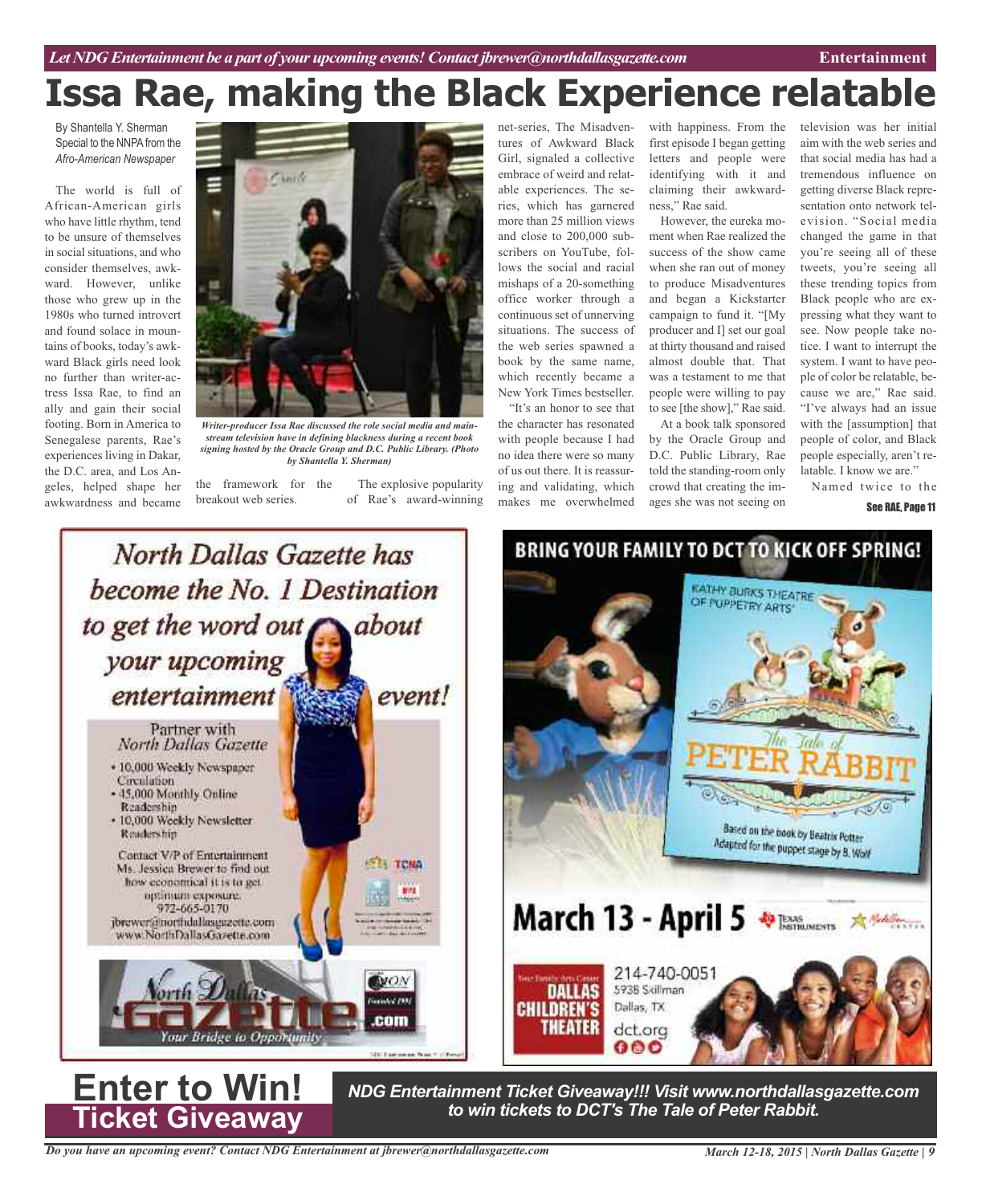## **Soul Rep Theatre Company Presents The Shine Plays by local playwright**

Soul Rep Theatre Company will conclude its comeback 8th indefatigable season with the two week run of *The Shine Plays*, an evening of three dynamic one-acts written by Dr. Ted Shine, a noted dramatist, television script writer, educator, and tremendous contributor to the Black Arts Movement and regional theater from the late  $1960's - 1970's$ .

Soul Rep's Artistic Director, Guinea Bennett-Price, and Richard Quadri will direct *The Shine Plays* that will include *Herbert III*, *The Woman Who Was Tampered With In Youth*, and Shine's most popular play, *Contribution*. Each of the

plays are set in the South in counter. *Herbert III* examthe 1960's, with *Herbert III* specifically set in Oak Cliff. Shine, now in his 80's and living back in Dallas, is known for creating "realistic, seemingly meandering, artfully constructed dialogue, plot twists and thoughtful commentary on the Black and human condition"

*Herbert III* and *Contribution* are both considered brilliant "little" serio-comedies, while *The Woman Who Was Tampered With In Youth* is pure melodrama. *Contribution* explores the relationship between a matriarch and her grandson who is attempting to sit in and integrate a local lunch

ines the dynamic between a husband and wife coping with the fears and realities of raising Black sons in America. *The Woman Who Was Tampered With In Youth* evolves around an eccentric old maid looking for a border.

Soul Rep has assembled a solid cast for this evening of one-acts that include veteran actors Vickie Washington and Rhonda Boutte, newcomer Jared Wilson - a recent graduate of SMU - Rene Jones, Linus Spiller, and Soul Rep company members, Anyika McMillan-Herod and Douglas Carter. Boutte, a member of Kitchen Dog and Undermain Theaters, happens to be Ted Shine's neice. She credits him for inspiring her to pursue Theater. Soul Rep Company members also have connections to Dr. Shine. He served as the professor for co-founder McMillan-Herod and company members Dee Smith and Tonya Davis, at Prairie View. Guinea Bennett-Price is a graduate of Howard University, where Shine is an alum and taught in the 60's.

"We are excited to pay tribute to one of the trailblazers of contemporary Black Theater," explains Bennett-Price. "Dr. Shine's

See SHINE, Page 13

## **Hanging out with the Irish...**



*(Above) NDG catches Silver Leaf Costumes' staff in there stylish Irish outfits!*

*(Top Right) All smiles with Andrew Martinez and Star Villa with their festive top hats!*

*(At Right) NDG Staff Nina Garcia enjoying family time with son at the North Texas Irish Festival*





guys needed me (after McPherson's illness and eventual death) so they promised me I could make more money than I did on my two-week salary at the department store. So, the

**GOODING,** continued from Page <sup>8</sup>

rest is history." With Gooding's magical lead vocals, the group scored heavily on the 1972 single "Everybody Plays the Fool" and two hits from 1974, "Just Don't Want to Be Lonely" and "Happiness Is Just Around The Bend."

Comparing today's music business with the 1970s, Gooding says he will never forget recording album projects live, on sound stages, accompanied by a 40-piece orchestra. "It doesn't get any better than that. Today, talent and stardom is all dependent on whether American TV viewers call and vote for you, ala 'American Idol."

The golden years also had its share of bad times, he said. "We found ourselves \$250,000 in the hole, after paying for all those recording sessions, for all the musicians, the payola – all that was in RCA's budget. We never got the lion's share. That's why Stevie (Wonder) created Black Bull Music, so he could get his (publishing) share from Berry Gordy and Motown.

"This is a business, but sadly, the ones who make all the money are the ones who have no musical talent at all. The lawyers, the agents, the managers, road managers, accountants – they get the money. And, you pray that the government doesn't come and hit you before all of them get paid."

During the interview Gooding discussed the deaths of "two of his good friends from the industry," namely Edward "Sonny"

Bivins and Winfred "Blue" Lovett, both of The Manhattans. "I knew those guys from early in our careers, because we were all from the New Jersey/New York area," he said. "I'll really miss them."

On a more upbeat note, Gooding recounted his input in helping to rear two successful acting sons, Cuba Jr. and Omar. Another son, Thomas, is a bass player and works as musical director of Cuba Sr.'s touring band. There is also a daughter named April.

On helping Cuba Jr. and Omar become actors, the older Gooding says, "I learned from my mom and dad that it was more important to be a parent. That means that I did what was necessary for them to be successful. I took that approach as if they were in a formal schooling environment. I taught them that it was important to be successful, and I taught them by example. I also taught them martial arts."

Mr. Gooding said he wanted to make it clear that he was not his sons' sole positive influence. "Their mother played a major role in their development," he said. "Their mother (Shirley Sullivan) taught them how to pronounce their words – to speak the King's English properly so the people would respect you regardless of your education. My answer is plain and simple – understand the responsibility of being a parent above and beyond being a biological father. I am truly blessed. It was like my father was telling me what to say to them,' he said.

Gooding notes that after a long period of marriage, he eventually left the family for nearly 17 years, but regrouped and remarried his mate in the 1980s.

*Let's Hear From You!!! What are your favorite Dallas Venues? Who would you like to see? NDG Entertainment wants to hear from you!!! Let us know at jbrewer@northdallasgazette.com.*

*10 | March 12-18, 2015 | North Dallas Gazette*

*Do you have an upcoming event? Contact NDG Entertainment at jbrewer@northdallasgazette.com*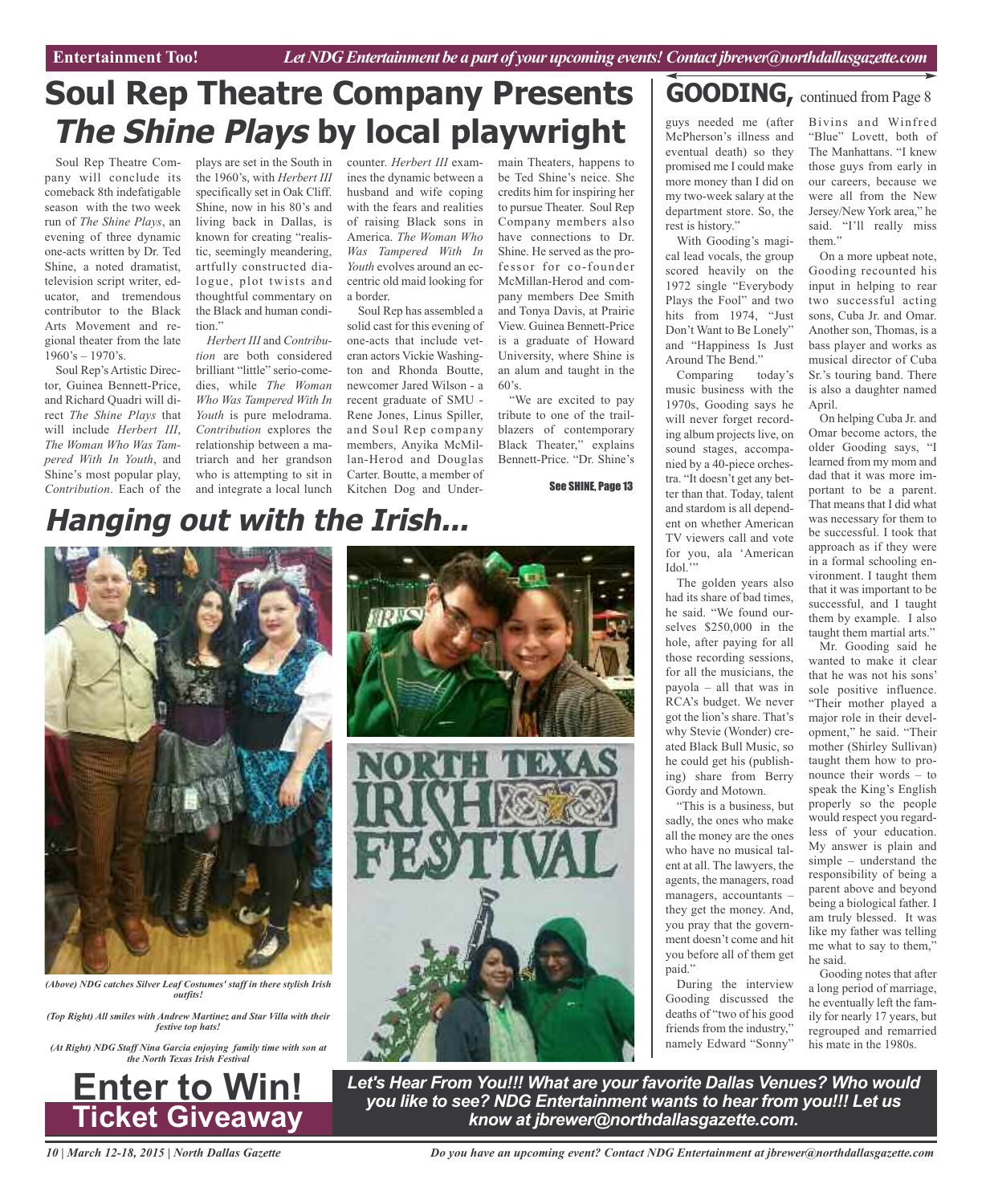## **Bill would protect against payday loan debt trap**

AUSTIN – A bill that creates a common-sense statewide solution to the payday lending crisis threatening the financial security of hundreds of thousands of Texans was filed today in the Texas House of Representatives. The measure limits some of the worst short-term lending abuses in the state and mirrors the strong work done by 20 Texas cities over the past few years.

House Bill 2808, by Representative James White, R-

Woodville, tracks the key provisions of the municipal ordinances in the following ways:

• limits the number of allowed refinances to four;

• requires a partial pay down of 25 percent for each refinance; and

• tightens definitions in current law to make consumer protections easier to enforce.

"House Bill 2808 represents a sensible approach to end the cycle of debt that traps so many Texas fami-

lies," said AARP State Director Bob Jackson. "City ordinances in Texas are taking some of the bite out of the payday lending debt trap, but all Texans deserve the same protection from unscrupulous lending practices that one-third of the state's residents now enjoy."

The payday loan industry is big business in Texas, with one in five borrowers 50 years of age or older. Among these individuals, 75 percent say they strongly

support government leaders in Texas working to lower the cost of payday and auto title loans, according to a survey by AARP.

Current Texas laws do not limit the fees payday lenders and auto title businesses can charge. There is also no limit to the number of times these businesses can charge high-fees for essentially the same loan. These lending practices often trap borrowers in a cycle of debt where they are never able to pay down the

#### loan.

For example, a fast cash payday advance of \$500 that is rolled over five or more times could wind up costing \$1,200 or more. For many borrowers, the aver-

age cost to repay a payday loan in full accounts for 36 percent of their gross monthly income, which is more than typical housing expenses. This is a debt trap that many can't escape.

**Market Place**



**No Matter How Small** 

Fax Information To: 972-509-9058 Call: 972-432-5219

(Leave Message)

Friail: inquiries1909@gmail.com

**SHINE,** continued from Page <sup>10</sup>

contributions are undeniable. His work still holds up today and hasn't been produced in the area in over 20 years. This production will prove to be a real tribute and homage to one of Dallas' own success stories."

Born in Louisiana in 1931, Ted Shine grew up in Dallas, graduated Howard

University in 1953, and studied at the Karamu Theater in Cleveland on a Rockerfeller grant. He earned his MA from the University of Iowa and his doctorate from the University of California, Santa Barbara. He began his five decade collegiate teaching career at Dillard University

in 1960. Shine also taught at Howard University and settled at Prairie View A&M University in the 1970's where he recently retired as head of the Historically Black College and University's Theater Department.

Showtimes for THE SHINE PLAYS are Thursdays and Fridays at 7:30 PM, Saturdays at 2:30PM and 7:30 PM and Sundays

at 2:30PM. Tickets range from \$15 - \$20. Group rates are available. Tickets can be purchased online at www.soulreptheatre.com. The Margo Jones Theater is located in Fair Park, adjacent to the African American Museum.

For more information, feel free to e-mail soulreptheatre@gmail.com or like us on Facebook.



### **Same Day Move-In • GREAT Location!! (Dallas)**

STOP PAYING SO MANY FEES! Our rent is FULL SERVICE. We pay for utilities – electricity, heating, air conditioning, and janitorial services … it's all included! No "Plus-E" – No "CAM." NO PERSONAL OR BUSINESS FINANCIAL HISTORY REQUIRED! GREAT DEALS ON ONE-ROOM SUITES! --- STOP PAYING TOO MUCH RENT! (Just North of Downtown Dallas)

• Surveillance Camera • No Application or Application Fees • Five-Page lease - Short & Simple • Extremely Competitive Rates • Same-Day Move-In • Flexible Lease Terms • On-site Management, Maintenance, Leasing and Space Planning • Ample, Convenient Parking • No Credit Check • Beautiful Glass & architecturally unique Building! **Rent Starting at \$199 per month (9.99/sq.ft.)**

Office / Medical Space 1327 Empire Central (@ I-35 Stemmons Freeway) Dallas, TX 75247 (972) 432-5219

## **RAE,**

Forbes 30 Under 30 list, Rae said having Black people and those representing other cultures in positions of power at television networks is essential in showing the diversity within the race.

"You cannot put a definition on [Blackness]. And that is part of what I set out to prove because I feel that for too long the mainstream media has tried to limit what Blackness can be. Some of us have felt we needed to limit it too. We're so much and such a beautiful and vast people, that it becomes really unnecessary," Rae said.

In the book The Misadventures of Black Awkward Girl, Rae covers everything from cyber-sexing and weight gain, to eating out alone, and public displays of affection. Rae is currently in talks with HBO about a new, yet-named television series.



http://www.dallasisd.org/at the "Vendor Opportunities" link.

\*MWBE POLICY ENDORSEMENT\* Dallas ISD is committed to the ideals of equal opportunity in all its business endeavors. It is the goal of Dallas ISD that at least 30% of the work performed under each contract will be provided by minority or womanowned business enterprises.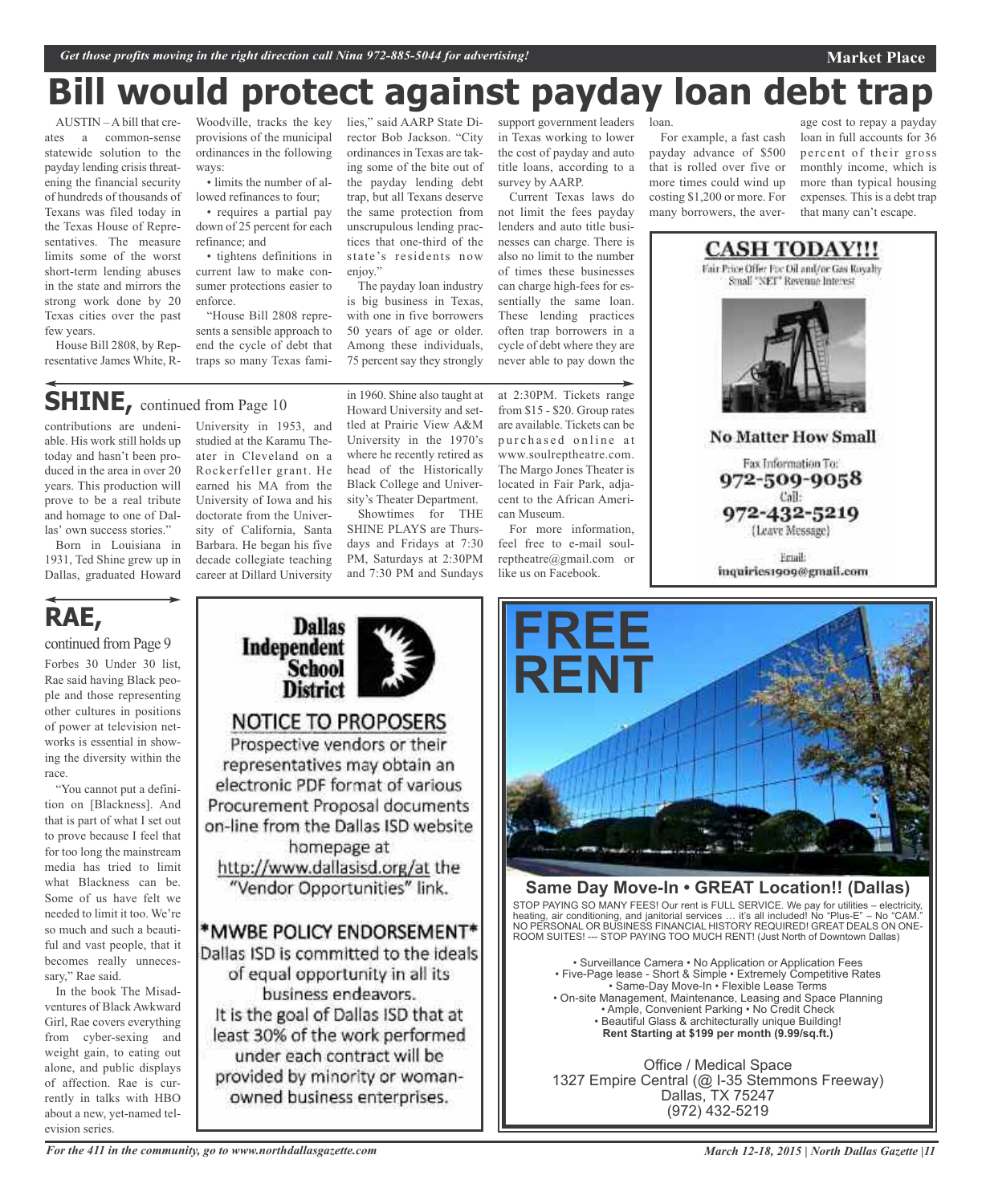**Hey Irving, Pick Us Up!**

**You can find a copy of the North Dallas Gazette at any one of these fine businesses and organizations. Be sure to pick up a copy every week to stay on top of the issues important to the Irving area in particular and the DFW African**

### **Express Employment Professionals makes Inavero's 2015 Best List**

Express Employment Professionals announced that it has won Inavero's Best of Staffing Client Award for the sixth straight year. Best of Staffing, presented in partnership with CareerBuilder, is the nation's only satisfaction award that recognizes exceptional client service within the staffing industry.

For the second year in a row, Express has also been named an Inavero's Best of

See BEST, Page 13 Drivers: Local Mesquite Van w/Occasional Layover Openings! Great Pay, Benefits! CDL-A, 1yr Exp. Req. Estenson Logistics Apply

Staffing Diamond Award Winner for achieving the

www.goelc.com 1-855-298-4059

### TISEO PAVING COMPANY

419 E. Hwy. 80, Mesquite, TX 75150 Tel: (972) 289-0723 Fax (972) 216-5637 www.tiseopaving.com

Performing Concrete Street Paving in the Metroplex Area We Accept Subcontracting Bids For All Public Works Projects in the Dallas Area. We Are Accepting Applications for Concrete Mixer Drivers and Heavy Equipment Mechanics

**Equal Opportunity Employer** 

#### **Greater Irving-Las Colinas Chamber of Commerce** 5201 N. O'Connor Blvd., Ste. 100

**Iglesia Santa Marie de Guadolupe** 2601 S. MacArthur

**The Chateau on Wildbriar Lake** 1515 Hard Rock Rd

**Bombay Sizzlers** 397 East Las Colinas Blvd, Ste. 180

**Le Peep** 4835 N. O'Connor Blvd.

**Mattito's Tex Mex** 1001 MacArthur Park Drive

**Taqueria El Tacazo** 1150 W. Pioneer Drive

**Capistrano's Café & Catering** 4650 W. Airport Frwy

**Empress of China** 2648 N. Beltline Rd.

**The Spirit Grille** 4030 N. MacArthur Blvd #112

**El Rancho Restaurant**

**504 Salon** 3414 W. Rochelle

1210 E. Irving Blvd

**Irving YMCA** 220 W. Irving Blvd

**Mitchell's Barbershop** 4020 N. Beltline Rd

**Roy's Pawn Shop** 635 E. Irving Blvd

**Austin Recreation Center** 825 E. Union Bower Rd.

**American community as a whole.**

**Center** 3033 Country Club Rd.

**Cimarron Park**

201 Red River Trail

530 Davis Street

200 Jefferson Street

320 Decker Drive

**Chamber of Commerce** 135 S. Jefferson

**Irving Public Library**

**Shady Grove CME Church**

**Recreation Center**

**Emmanuel Baptist Missionary Church** 511 Gilbert Road **Ben Washington Baptist Church** 3901 Frisco Ave

**Shepherd Church** 615 W. Davis **West Irving C.O.G.I.C.** 4011 Conflans Road **Bible Way Baptist Church** 4215 N. Greenview Dr.

**Strictly Business** 4159 W. Northgate **Washateria** 3712 Cheyenne Street **New Life Ministries** 3706 Cheyenne Street **Elisha Mane Attractions** 3704 Cheyenne Street **Bear Creek Community Church** 2700 Finley Rd.

**Georgia Farrow Recreation Center**

**Heritage Senior Center**

**iRealy Office Building**

**Irving Hispanic**

801 W. Irving Blvd

**Evergreen Baptist Church** 3329 W. Country Club Drive

**Po' Boys Restaurant** 4070 N. Beltline Rd. Ste. 100

**Girl Friends Africa** 4070 N. Beltline Rd. Ste. 134

**VW Barbership** 4070 N. Beltline Rd. Ste. 143

**Northlake College** 2000 College Blvd Bldg. A

**Antioch Christian Church** 2041 West Walnut Hill

**Kasbah Grill** 2851 Esters Rd

**Fresh Food Store** 4020 W. Northgate Drive

> **Lee's Catfish** 1911 Esters Road

**Danal's Mexican Restaurant** 508 N. O'Connor Rd

**Fred's Pit Barbecue** 808 E. Irving Blvd

**Gary's Barbershop** 2117 Story Rd.

**African Village Restaurant**

3000 N. Beltline Rd **New Look Barbershop**

3333 N. MacArthur #200

3317 Finley Rd. **Irving Arts Center**

### DNET/NORTH DALLAS GAZET **National and Local Classified Advertising Network**

To advertise call 972-509-9049 Email (ad for quote) opportunity@northdallasgazette.com

| <b>Autos Wanted</b><br>TOP CASH FOR CARS.<br>Any Car/Truck, Running                                                                                                                                                            | Payment - Canceled?<br>State Letter? Accidents?<br>Tickets? DUI? Instant<br>Coverage! INSUREDI- | Price \$34.99 Ask About<br>FREE SAME DAY Instal-<br>lation! CALL Now! 877-<br>477-9659 | $$14.95/m$ onth<br>(where)<br>available.) SAVE! Ask<br>About SAME DAY Instal-<br>lation! CALL Now! 1- | 5784<br>!!OLD<br><b>GUITARS</b><br>WANTED!! Gibson.Mar-                    | sealed DIABETIC TEST<br>STRIPS. 1-DAYPAY-<br>MENT.1-800-371-1136       |  |  |
|--------------------------------------------------------------------------------------------------------------------------------------------------------------------------------------------------------------------------------|-------------------------------------------------------------------------------------------------|----------------------------------------------------------------------------------------|-------------------------------------------------------------------------------------------------------|----------------------------------------------------------------------------|------------------------------------------------------------------------|--|--|
| or Not. Call for INSTANT<br>offer: 1-800-454-6951                                                                                                                                                                              | RECT.COM 1-800-231-<br>3603                                                                     | AIRLINES ARE HIRING<br>for those with FAA certifi-                                     | 800-615-4064<br>Between HS and col-                                                                   | tin, Fender, Gretsch.<br>1930-1980. Top Dollar<br>paid!! Call Toll Free 1- | ADVERTISE to 10 Mil-<br>lion Homes across the<br>USA! Place your ad in |  |  |
| <b>Health &amp; Fitness</b>                                                                                                                                                                                                    | <b>Miscellaneous</b>                                                                            | cation. Financial aid if                                                               | lege? Wanting entry                                                                                   | 866-433-8277                                                               | over 140 community                                                     |  |  |
| VIAGRA 100mg, CIALIS<br>20mg. 40 tabs +10                                                                                                                                                                                      | Make a Connection.<br>Real People, Flirty Chat.                                                 | qualified - Job place-<br>ment assistance. Get the                                     | level position? Rapid ad-<br>vancement and huge                                                       | <b>Wanted to Buy</b>                                                       | newspapers, with circu-<br>lation totaling over 10                     |  |  |
| FREE, \$99 includes                                                                                                                                                                                                            | Meet singles right now!                                                                         | A&P training at Aviation                                                               | earning potential! Must                                                                               | Wants to purchase min-                                                     | million homes. Contact                                                 |  |  |
| FREE SHIPPING. 1-<br>888-836-0780 or Metro-                                                                                                                                                                                    | Call LiveLinks. Try it<br>FREE. Call NOW: 1-                                                    | Institute of Maintenance<br>866-453-6204                                               | travel. \$500 signing<br>bonus! 480-718-9540                                                          | erals and other oil and<br>gas interests. Send de-                         | Independent Free Pa-<br>pers of America IFPA at                        |  |  |
| Meds.net                                                                                                                                                                                                                       | 888-909-9905 18+.                                                                               | <b>DISH TV Retailer. Start-</b>                                                        | CASH FOR CARS, Any                                                                                    | tails to P.O. Box 13557<br>Denver, Co. 80201                               | danielleburnett-<br><i>ifpa@live.com or visit</i>                      |  |  |
| <b>Insurance</b>                                                                                                                                                                                                               | DISH TV Starting at                                                                             | ing at \$19.99/month (for                                                              | Make or Model! Free                                                                                   |                                                                            | our website cadne-                                                     |  |  |
| Car Insurance<br>Need<br>Lowest Down<br>Now?                                                                                                                                                                                   | \$19.99/month (for 12<br>mos.) SAVE! Regular                                                    | 12 mos.) & High Speed<br>Internet starting<br>at                                       | Towing. Sell it TODAY.<br>Instant offer: 1-800-864-                                                   | CASH PAID- up to<br>\$25/Box for unexpired,                                | tads.com for more infor-<br><i>mation.</i>                             |  |  |
| Reader Advisory: the National Trade Association we belong to has purchased the following classifieds. Determining the value of their service or product is advised by this publication. In order to avoid misunderstandings, s |                                                                                                 |                                                                                        |                                                                                                       |                                                                            |                                                                        |  |  |

Reader Advisory: the National Trade Association we belong to has purchased the following classifieds. Determining the value of their service or product is advised by this publication. In order to avoid misunderstandings, s vertisers do not offer employment but rather supply the readers with manuals, directories and other materials designed to help their clients establish mail order selling and other businesses at home. Under NO circumstance send any money in advance or give the client your checking, license ID, or credit card numbers. Also beware of ads that claim to guarantee loans regardless of credit and note that if a credit repair company does business o phone it is illegal to request any money before delivering its service. All funds are based in US dollars. 800 numbers may or may not reach Canada.

**Recreation Center** 907 S. Senter Rd

**Lee Park Recreation Center** 300 Pamela Drive **Lively Pointe Youth Center** 909 N. O'Connor Rd

> **Mustang Park** 2223 Kinwest Pkwy

**Recreation Center**

**Senter Park**

**Baptist Church "The Green"** 3329 Country Club West **Irving Islamic Center Valley Ranch - Valley Ranch Masjid Houston Recreation**

W. **Irving Salvation Army**

1140 E. Irving Blvd **Antioch Christian**

**Church** 2043 W. Walnut Hill Ln

**Evergreen Missionary**

**Recreation Center**

**Northwest Park**

2800 Cheyenne St.

9940 Valley Ranch Pkwy

**Irving City Hall**

3537 E. Gilbert Road

825 W. Irving Blvd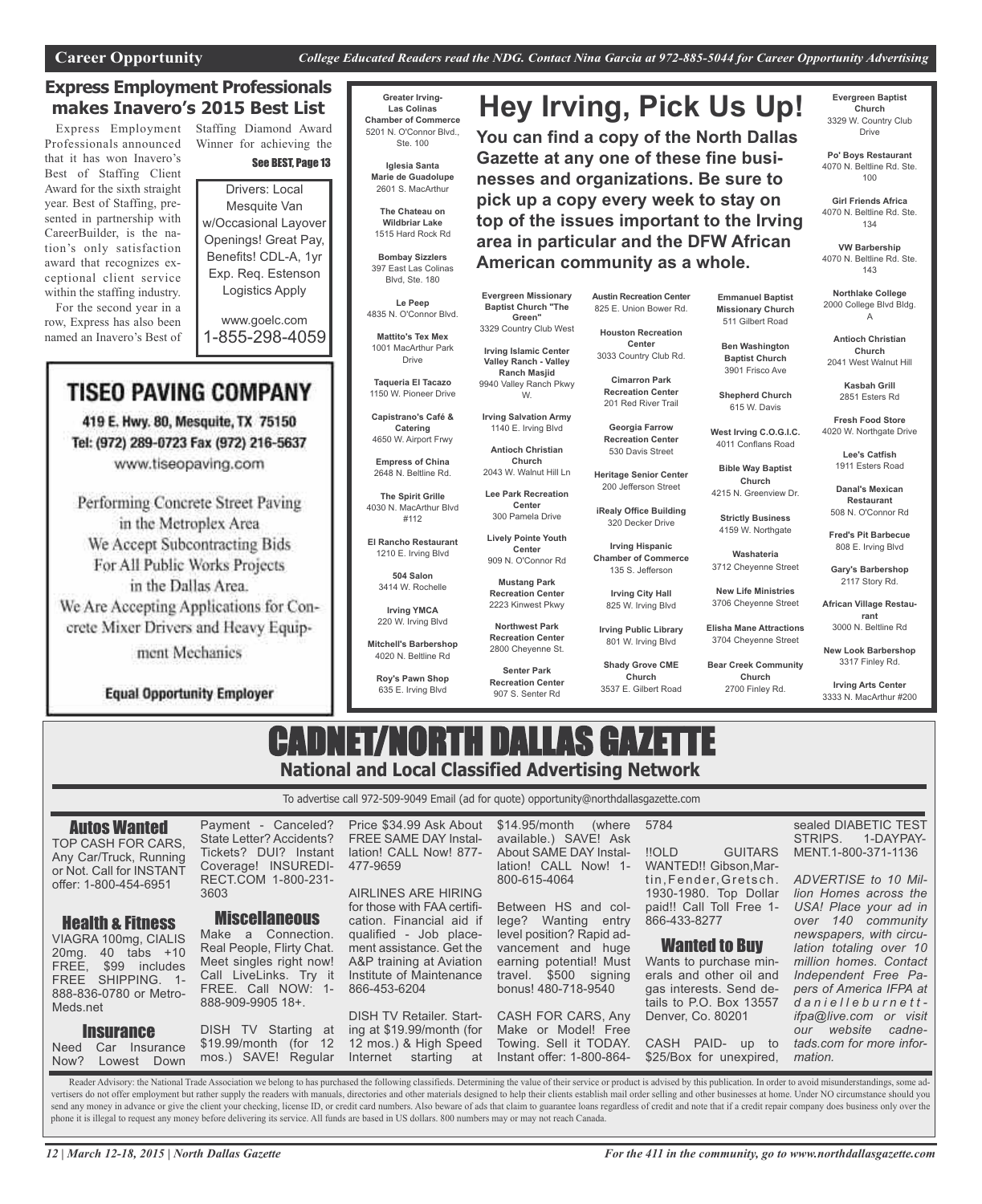### *On a quest for qualified candidates? Contact Nina Garcia at 972-885-5044* **Career Opportunity**

### **MALES,** continued from Page <sup>8</sup>

of somebody who found motivation through the arts.

"He's at his best academically when he's drawing and creating," he says. "His math scores go up. His reading scores go up. I call it 'dimensional learning.' When he draws, creates computer graphics and then builds a website – all about the same stuff he's reading about in school – he's unstoppable. I've never seen anything like it!

That is actually a form of genius. I believe that we can cultivate this in more and more young men."

**R = Resilient vs. Reformers**

The fourth S.P.A.R.K. of

## **BEST**, continued from Page 12

years.

"Less than two percent of staffing firms in the U.S. and Canada have been named to the Best of Staffing List for Client Satisfaction," said Jes Ramsey, franchise owner of the Express Dallas Uptown office. "We are proud and honored to be recognized for our customer service efforts in this way."

Staffing firms competing to make the Best of Staffing Client list underwent a rig-

your business day)

On site reporting Answer phones

attend community events

**Editorial Assistance**

**Customer Service and Advertising**

5. Maintain Daily Notes/History Report

The Editorial Assistant duties include:

Proofreading print edition for specific items Assist in revising press releases for publishing

3. Assist in Company promotional Ticket give-a-way 4. Attend company sales meetings as required

honor for five consecutive orous client survey process followed by careful analysis of responses to determine satisfaction levels.

> "We are seeing more and more companies incorporate staffing services into their hiring strategies," Brook Lewis, Principal at Express Employment Uptown said. "Due to a shift in hiring strategies and increased demand for talented job candidates, companies who use staffing firms expect impeccable service more than they ever have

**North Dallas Gazette**

**is looking for a utility person.**

Prefer mature candidate that has a interest in media.

1. Commit and learn the principles in the Community Marketing Manuel 2. Must consistently follow up and stay in touch with customers assigned

6. Submit weekly Sales Update Report (report due on Fridays at close of

The candidate will support the editorial team at the Dallas office:

Create online newsletters (Constant Contact & Zoho) training provided

**Send resumes to: businessoffice@northdallasgazette.com**

**or Call 972.432.5219 and leave message**

Broadcasting info via social media channels and website

Ideal for semi or retired person that want to stay active.

genius applies to those young men who use their past struggles and personal experiences to inform their work.

As James describes, "They're resilient individuals. They overcame. They continue to overcome but at the same time it's not about them. As reformers, they dedicate their work and their life to uplifting the

before. And that's what Express delivers."

Inavero designs and manages satisfaction surveys and analyzes feedback from more than 500,000 staffing firm clients and talent each



**Attention Suppliers of Goods, Services and Construction**

**Review Competitive Opportunities at www.bidsync.com**

**www.garlandpurchasing.com 972-205-2415**

human condition – to help their community, to help people struggling, to help people suffering."

> **K = Kinetic vs. Knowledge**

James notes that many adolescents feel pressured to fit the mold of either a "jock" or a "bookworm," but young men who strive to achieve S.P.A.R.K. resist being type-casted or pi-

year, and serves as the American Staffing Association's exclusive research partner.

For more information, visit http://www.expresspros- .com/mtdallastx/ .

geonholed into one of the two stereotypes.

Instead, he says, they strive to be both intellectually and physically stimulated in their lives.

"Think of Richard Sherman, cornerback for the NFL champion Seattle Seahawks," says James.

"Brash, tall brother, dreads. Graduate of Stanford University. Brilliant – all while being the best defensive player in the league. I think there's more people out there like that than we know."



NDG now has a "Special Advertising Package" for churches and non-profit organizations that need to let the community know about your Special Event.

### Opportunity You Can Measure...

### **Church Events**

**Non-Profit Org. Events**

- Church Anniversary • Fundraisers (Concerts)
- Pastor's Anniversary
- Women's Day • Men's Day
- Special Events (Personal or Community)

## Special Rate \$199

(Black & White, per insertion) Ad size - 4.905" x 6" (Quarter Page, B&W) (NOTE: Color Ad \$75 extra per inserion) Production disclaimer - NDG ad meake-ready is not included in promotion.

Layout/production of "copy ready" ad will be a nominal extra cost. E-mail ad copy to: Marketing@NorthDallasGazette.com or call our Marketing Department today!



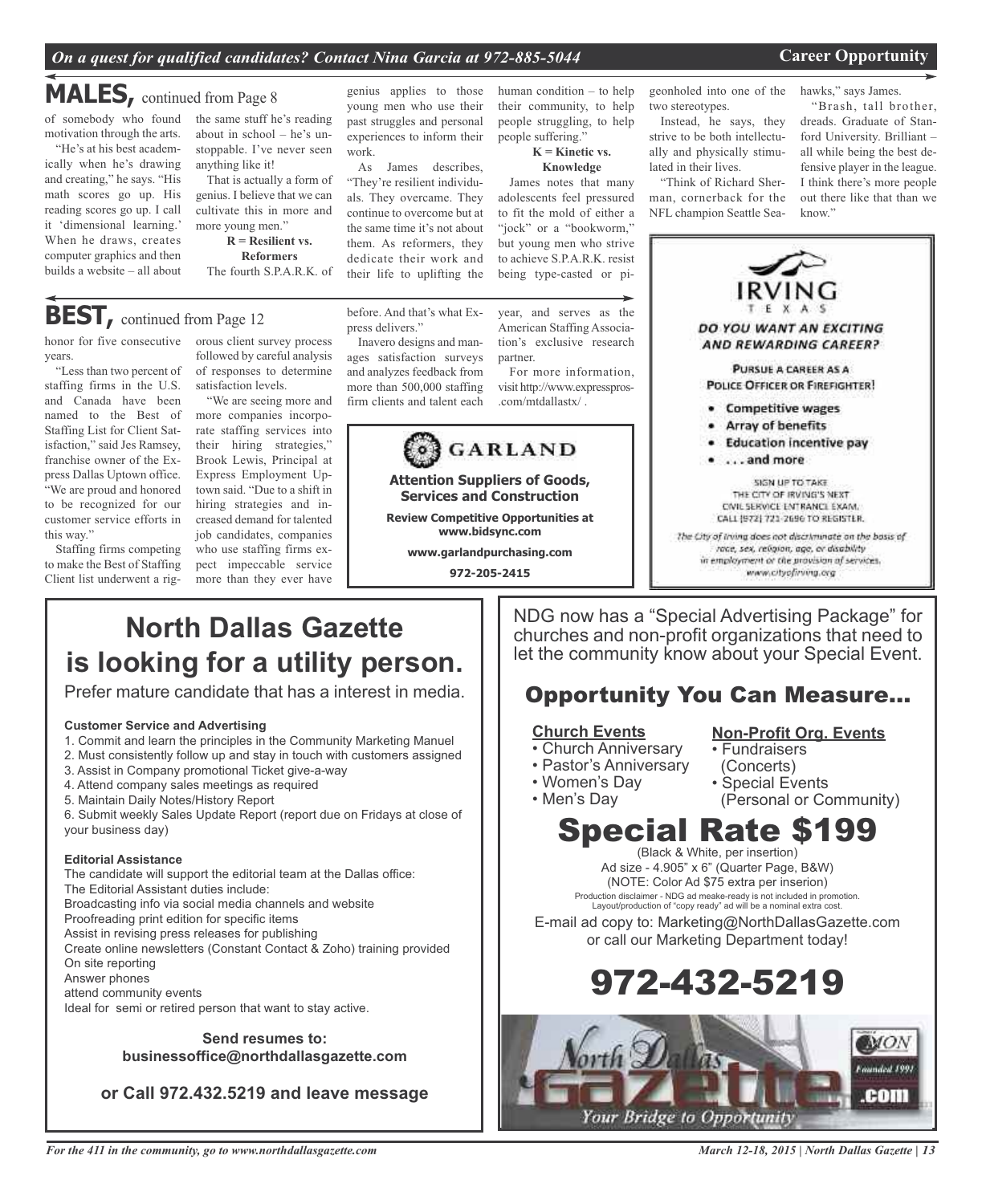### **AVENUE F CHURCH OF CHRIST IN PLANO**

#### **Mondays – Fridays**

Call 972-423-8833 for AF-FECT, Inc. or email: AF-FECTxInc@aol.com for counseling services, resources and assistance for job readiness and training programs for individuals.

### **March 15**

Join us this Sunday at 8 a.m. for our praise and worship services, God will bless you. And don't forget to come back for our Iglesia de Cristo Services (the Word of God in Spanish.)

### **March 18, 9:30 a.m.**

You're invited to join us for Bible study as we worship and praise God for His blessings.

Prepare to be encouraged by God's plan to grow.

#### **March 29, 9:30 a.m.**

Make plans to be with us for our 5th Sunday Fellowships Service; and our Meal and Activities afterwards, you will surely be blessed.

Brother Ramon Hodridge, Minister of Education 1026 Avenue F Plano, TX 75074 972-423-8833 www.avefchurchofchrist.org

### **BETHEL BIBLE FELLOWSHIP CARROLLTON**

 $\mathcal{L}_\text{max}$  and  $\mathcal{L}_\text{max}$  and  $\mathcal{L}_\text{max}$ 

### **March 15**

You're invited to our Sunday Morning "Prayer and Meditation" followed by Morning Worship Service at 10 a.m. See what God is doing through and with us; you will be blessed. We will also have some Black Women History facts to share with you.

#### **March 18, 7 p.m.**

Join us in Wednesday's Prayer and Bible Study Class with Senior Pastor Dr. Woodson and/or Associate Pastor Brenda Patterson teaching on the subject of Spiritual Warfare. These are Hot Topics in Winter

Months. We will learn what God says about critical issues and topics through the study of His word. Come and be blessed by God.

Dr. Terrance Woodson, Senior Pastor 1944 E. Hebron Parkway Carrollton, TX 75007 972-492-4300 www.bethelbiblefellowship.org  $\mathcal{L}_\text{max}$  , which is a set of the set of the set of the set of the set of the set of the set of the set of the set of the set of the set of the set of the set of the set of the set of the set of the set of the set of

### **CHRIST COMMUNITY CHURCH, RICHARDSON**

**March 12, 7 p.m.** If you need some of God's comfort, come to our Grief Share, "Mourning to Joy."

### **March 8, 8:45 a.m. And 11 a.m.**

You're invited to our Morning Services as we worship, honor and praise God for His blessings. Our March Month Series is "I am a Church Member." Discover the attitude that makes the difference.

### **March 18**

Join us at 12 Noon with Rev. Viveca Potter teaching on the Word of God; come back at 6:45 p.m. for Corporate Prayer and stay for Senior Pastor Autry at 7:30 p.m. teaching the Word of God. Our youth will come for Food and Fellowship at 7 p.m. followed by Bible Study at 7:30 p.m. and Tutoring/Homework Assistance at 8 p.m.

Dr. Terrence Autry, Senior Pastor 701 Centennial 972-991-0200 Richardson, TX 75081 www.Christcommunityrichardson.org

### **FELLOWSHIP CHRISTIAN CENTER CHURCH IN ALLEN "The Ship"**

 $\mathcal{L}_\text{max}$  , which is a set of the set of the set of the set of the set of the set of the set of the set of the set of the set of the set of the set of the set of the set of the set of the set of the set of the set of

**Monday – Friday 9 a.m.-1 p.m.** TheShip3C's Prayer Lines for those that are in need are

972-649-0566 and 972-649- 0567 or they may be submitted via email to: prayerline@theship3c.org

### **March 15**

For this Sunday only, join us for our praise and worship services at 9:30 a.m. followed by Morning Services at Bolin Elementary, 5705 Cheyenne Drive in Allen and bring someone with you; you will be blessed.

### **March 18**

You're invited to our Wednesday's 12 Noon-Day Live Prayer and Bible Study and/or our Wednesday Night Live Prayer and Bible Study at 7 p.m. to learn more about God's Word at the Joycie Turner Fellowship Hall, 200 W. Belmont Drive in Allen. Be encouraged by God's plan for your maturity and His glory; and most of all, be prepared to grow.

Dr.W. L. Stafford, Sr., Ed. D. Senior Pastor 1550 Edelweiss Drive In Allen for Sunday Morning Worship. Admin. Building Address Is 200 W. Belmont Drive Allen, TX 75013 972-359-9956 www.theship3c.org

### **BIBLE WAY COMMUNITY BAPTIST CHURCH**

 $\mathcal{L}=\mathcal{L}^{\mathcal{L}}$  , where  $\mathcal{L}^{\mathcal{L}}$  , we have the set of the set of the set of the set of the set of the set of the set of the set of the set of the set of the set of the set of the set of the set of the set of

**March 15, 7:35 a.m.** Join us this Sunday for our praise and worship services and receive a blessing from God.

**March 18, 7 p.m.** You're invited to our Wednesday Bible Study to learn more about God's word and how it can lead and guide you.

Dr. Timothy Wilbert, Pastor 4215 North Greenview Drive Irving, TX 75062 972-257-3766 www.biblewayirving.org

### **MT. OLIVE CHURCH OF PLANO (MOCOP) March 15**

Join us in Sunday School at 8:30 a.m.; stay for our Sunday prayer at 9:30 a.m. and our Worship Service at 10 a.m.

### **March 18, 7 p.m.**

You're invited to our Wednesday's Bible Study; you will learn what God has to say to us. Come to be encouraged by God's plan for your spiritual growth and His glory.

Pastor Sam Fenceroy Senior Pastor 300 Chisholm Place Plano, TX 75075 972-633-5511 www.mocop.org  $\mathcal{L}=\mathcal{L}^{\mathcal{L}}$  , where  $\mathcal{L}^{\mathcal{L}}$  , we have the set of the set of the set of the set of the set of the set of the set of the set of the set of the set of the set of the set of the set of the set of the set of

### **NEW MOUNT ZION BAPTIST CHURCH**

**March 15** You're invited to join us for Early Morning Services at 7:30 a.m., followed by Sunday School at 9 a.m. and Morning Worship at 10:30 a.m.

**March 18** Join us for Wednesday's Bible Study and learn what God has to say to us.

Dr. Tommy L. Brown Senior Pastor 9550 Shepherd Road Dallas, Texas 75243 Phone: 214-341-6459 www.nmzb.org

#### **SHILOH MBC IN PLANO**

 $\mathcal{L}=\mathcal{L}^{\mathcal{L}}$  , where  $\mathcal{L}^{\mathcal{L}}$  , we have the set of the set of the set of the set of the set of the set of the set of the set of the set of the set of the set of the set of the set of the set of the set of

**March 15, 8 a.m. and 11 a.m.** Come and worship with us this Sunday. God will greet us and bless us with words of wisdom as He leads and guide us in all truth and righteousness.

**March 18, 7 p.m.** You're invited to our Wednesday's Bible Study to

learn more about God's Word. Come and be encouraged by God's plan for your maturity and growth; and, it's all for His glory.

Dr. Isaiah Joshua, Jr. Senior Pastor 920 E. 14th Street Plano, TX 75074 972-423-6695 www.smbcplano.org

### **THE INSPIRING BODY OF CHRIST CHURCH**

 $\mathcal{L}_\text{max}$  , which is a set of the set of the set of the set of the set of the set of the set of the set of the set of the set of the set of the set of the set of the set of the set of the set of the set of the set of

**March 15, 7:30 and 11:30 a.m.** You're invited this Sunday to our praise and worship service as we honor and magnify God's Holy name; and receive a blessing from Him.

### **March 18, 7 p.m.**

Join us in Monday School as we learn what God has to say to us.

**March 20, 7 p.m.** All men are invited to join us for Men's Fellowship night. What is God saying to us?

Pastor Rickie Rush 7701 S Westmoreland Road Dallas, TX 75237 972-372-4262 www.Ibocchurch.org

**IRS Problems?** 



Radio Programs

"Vision.& Truth Live" Call Pastor Sam<br>Every Sun: 9:00pm-10:00pm<br>KWRD 100.7 FM THE WORD

### **Church Happenings www.NorthDallasGazette.com**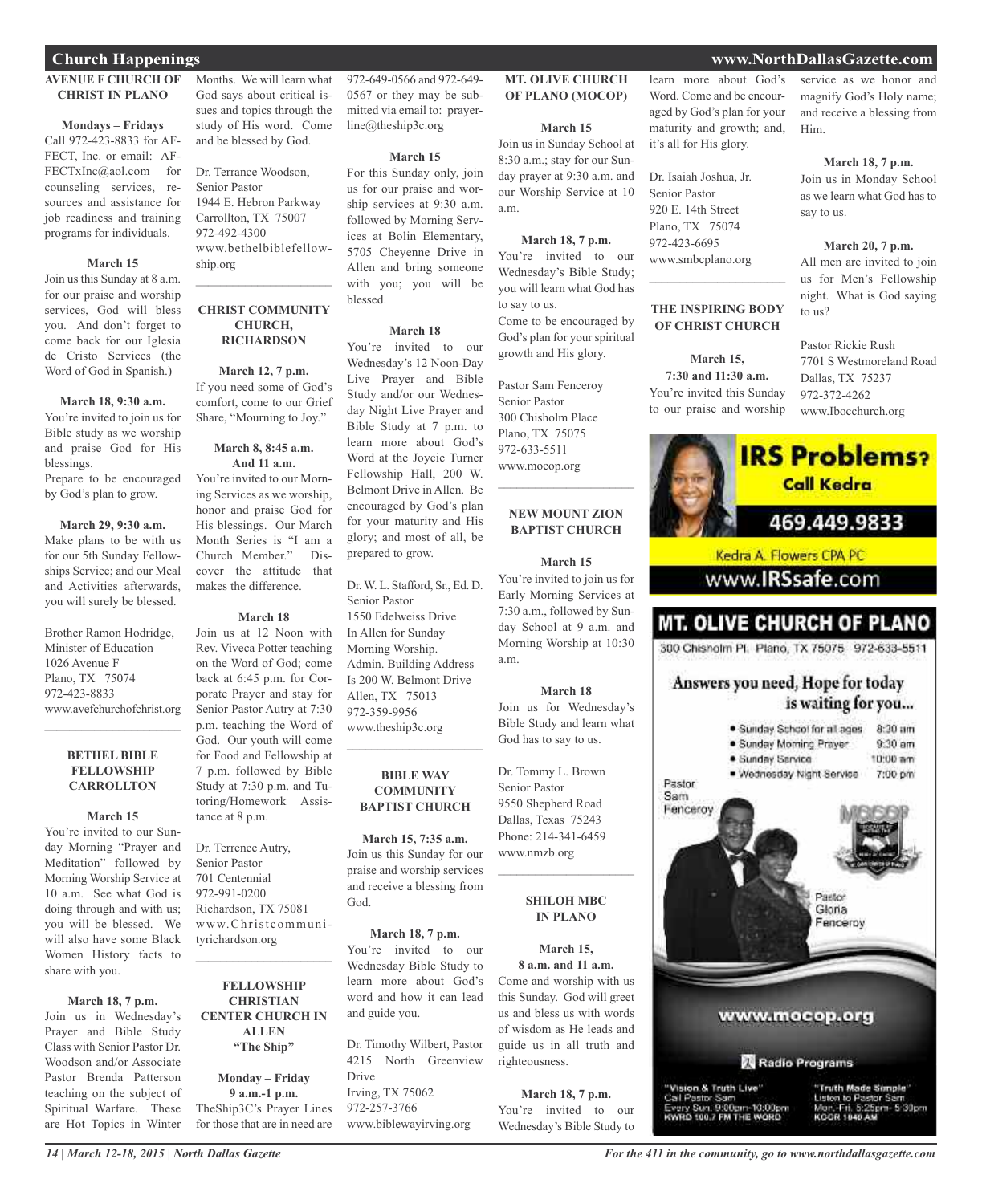# **Continuing National Women's Month**



*Send email to: businessoffice@ northdallasgazette.com to sign up for Sister Tarpley's weekly electronic newsletter.*

"Receiving the 2013 National Humanities Medal… was both a blessing and a profound moment in the history of Black Women's History because it represented acknowledgement and appreciation of the work that I and my generation of scholars did to include the contributions that Black women have made to our nation's progress and to the global struggle against social injustice, and economic and gender inequality."

As an historian, Darlene Clark Hine, sought not only to explore Black history, but to expand the discipline of history itself by focusing on Black women "who remained at the very bottom of the ladder in the United States."

A leading expert on the subject of race, class, and gender in American society, Hine is credited with helping to establish a doctoral field in Comparative Black History at Michigan State

University.

While attending Chicago's Roosevelt University in the sixties, Hine says it was "hearing Black activists refer so often to history, seeing the Black culture celebrated by artists, and reading new works by Black writers that inspired her with the hope that someday she could change the very definition of "history."

"Historians can write a history of anything or anyone," Hine is quoted as saying, "but apparently few considered Black women worth the telling." Hine herself had to be persuaded to explore the lives of Black women in Indiana, but soon became convinced that the United States history was leaving out far too much that was important to nurture a comprehensive understanding of American society.

Thus, her preliminary research on women's roles in churches and other settings led to brief monograph, When the Truth Is Told: Black Women's Community and Culture in Indiana, 1875-1950 (1980).

"If I can…impress upon the historical profession" she once insisted, "how important it is to talk to and il-

luminate the lives of people who did not leave written records, but who also influenced generations of women all over the globe, then I will feel that my career is worthwhile."

Darlene Clark Hine was born in Morley, Missouri, the oldest of four daughters

of Levester Clark, a truck driver and Lottie Mae Clark. She has one daughter, Robbie Davine

She received her BA in 1968 from Roosevelt University, her MA from Kent State University in 1970 and her PH.D in 1975 also from Kent State University.



*Darlene Clark Hine (Photo: NEH)*



Second Keybeardist Needed: Please Call For Info www.lhesnipTo.org DBFelowskip Christian<br>BGConter Church 972.359.9955 200 W. Bernont Dove - Aller, TX 75013 A Kingdom Building Church **Early Morning Service** Pastor<br>W.L. Starford, S 200 W. Behueni Drive Allen, IX 75013 8.00 um. unday Morning Worship<br>Sure Licenseary<br>SSS Elefucios Diaco<br>Silon, LX 20011  $970.88$ day Night Live 0 W. Banten Drive<br>Alm (1967501) 7:05 p.m.



worked as an assistant professor of History and Black Studies at South Carolina State College, 1974-79 she worked as an assistant professor at Purdue University in Indiana and 1979-85 an

From 1972-74 Hine

From 1985 to 2004 Hine served as the John A. Hannah Professor of History at Michigan State University in East Lansing. She helped to establish a new doctoral field in comparative Black history, one of the first of its kind.

She also helped edit a se-

ries on Black history in the United Statesman Milestones in Black History.

Hine wrote three books about Black women's history. Her book Black Women in Whites was named Outstanding Book by the Gustavus Myers Center of Study of Human Rights.

She edited a two-volume encyclopedia, Black Women in America. Her book, A Shining Thread of Hope was favorably reviewed in the New York

See TARPLEY, Page 16



Islah Joshua, Jr. *Pustar* 

SMBC: A church Focused on Excellence while Teaching<br>the Word, Preaching the Gospel, Reaching the World

Worship Times: 8 and 11 a.m. Sunday School: 9:45 a.m. Mid-week: Wednesday at 7:00 p.m. Youth Church: Every 3rd, 4th, and 5th Sunday at 10:45 a.m. AWANA: Wednesday at 6:30 p.m. Contact Information: 972-423-6695 www.smbcplano.org

*For the 411 in the community, go to www.northdallasgazette.com*